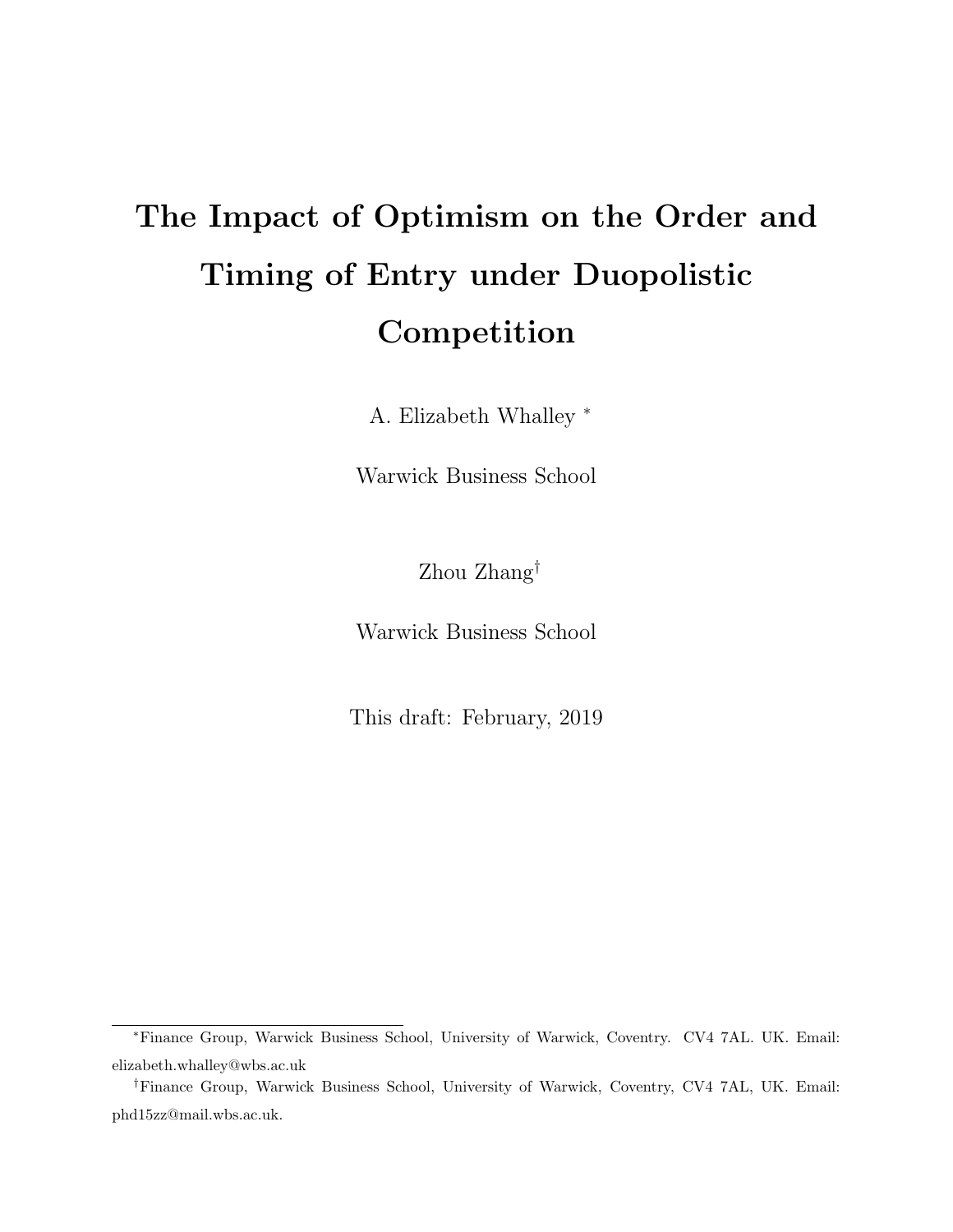# The Impact of Optimism on the Order and Timing of Entry under Duopolistic Competition

#### Abstract

We incorporate optimism about future growth prospects into a real-options duopolistic setting and show that an optimistic firm will enter earlier than an otherwise identical non-optimistic competitor but at a higher threshold than if neither firm were optimistic. More generally, optimism can change entry order: a more optimistic firm may enter first even if its competitor has higher monopoly and duopoly revenues and lower costs (as long as the difference is not too great). Optimism can thus compensate for competitive advantage in costs and revenues in determining entry order. Furthermore, in contrast to the impact of optimism in non-competitive settings where investment thresholds decrease with optimism, an optimistic firm's entry thresholds as a leader in duopolistic competition when it needs to enter pre-emptively increase with the firm's optimism.

Keywords: Optimism, entry order, duopolistic competition, real options, JEL Classification Numbers: G31, G32, G40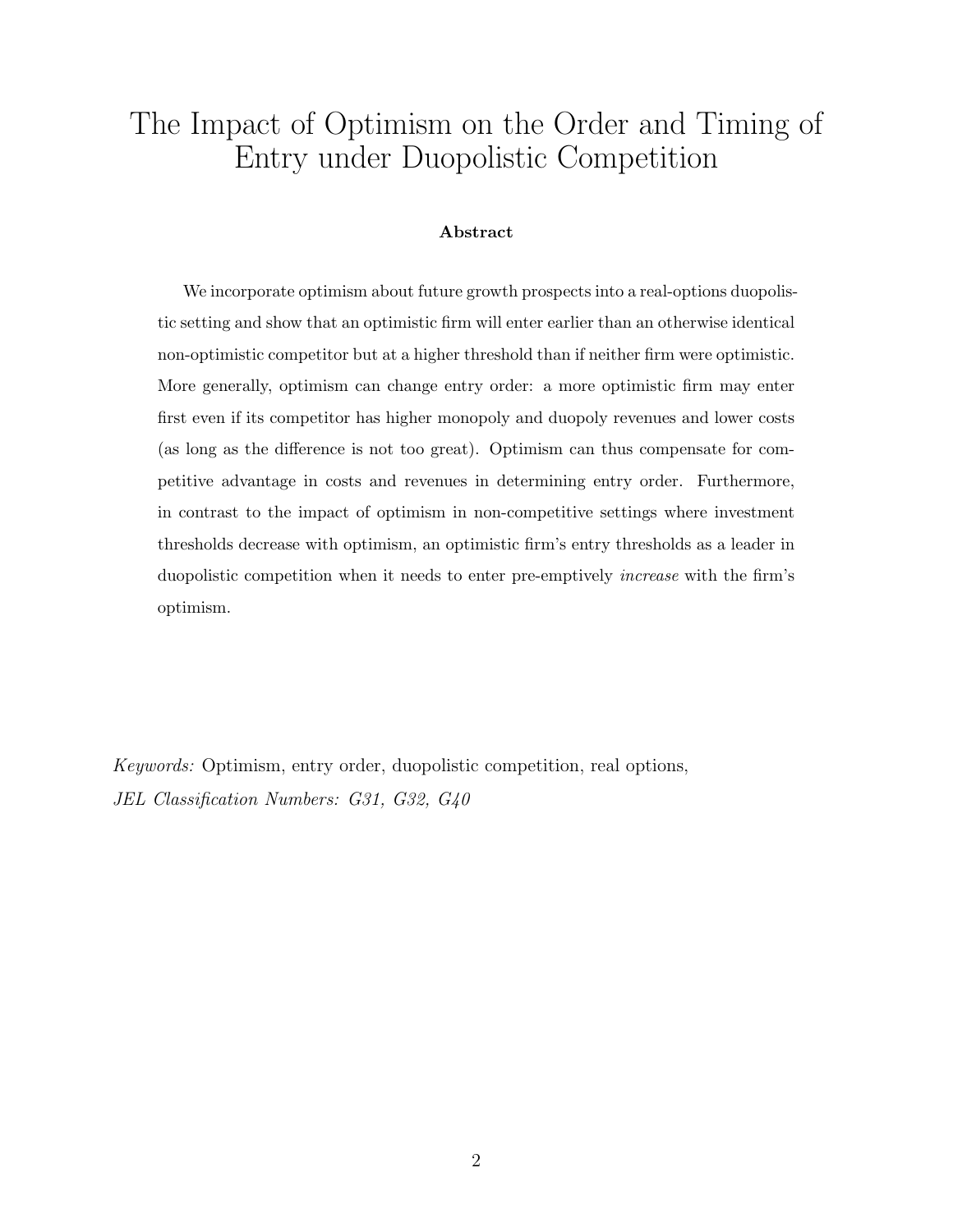## 1 Introduction

Empirical studies have consistently found that entrepreneurs are more optimistic than the general population (Puri and Robinson (2013b), Puri and Robinson (2013a), Cooper et al. (1988), Landier and Thesmar (2009))and that they were so even before they became selfemployed (Dawson and Henley (2012)), consistent with the idea that optimism is an inherent trait. Existing studies of the impact of decision-makers' inherent optimism on investment decisions such as Hackbarth (2009) show optimism decreases investment thresholds, bringing forward investment, because of the greater perceived present value of future cash flows arising from the project. In this paper we use real options analysis to investigate the impact of entrepreneurial inherent optimism on the entry order and investment thresholds of firms in a duopoly setting.

We start by considering otherwise identical firms (with the same entry costs and revenues after entry, both as temporary monopolists and as duopolists in the long run) and show that if one firm is run by an optimistic entrepreneur and the other by a non-optimisitc (realistic) entrepreneur, then the optimist will enter first and thus enjoy the temporarily higher monopolistic profits. Moreover, if he enters in order to pre-empt the realist (which will be the case if the entrepreneur's optimism level is not too great), the optimist will enter at a higher threshold than an equivalent firm run by a non-optimistic entrepreneur, in stark contrast to the results in a non-competitive setting.

We then generalise to consider competition between two asymmetric firms which may have different levels of profitability, both as monopolist and duopolist, and different investment costs for entering the market initially. Here we show that an entrepreneur's optimism can move him earlier in the entry order. As shown by Kong and Kwok (2007), in the absence of optimism, which firm enters first depends on the firms' relative advantages in both monopoly and duopoly settings. Considering two firms,  $A$  and  $B$ , if one firm  $(B)$  dominates in both duopoly and monopoly market entry, this firm will enter first; however a sufficiently strong advantage as a duopolist can outweigh a disadvantage as a monopolist, and vice versa.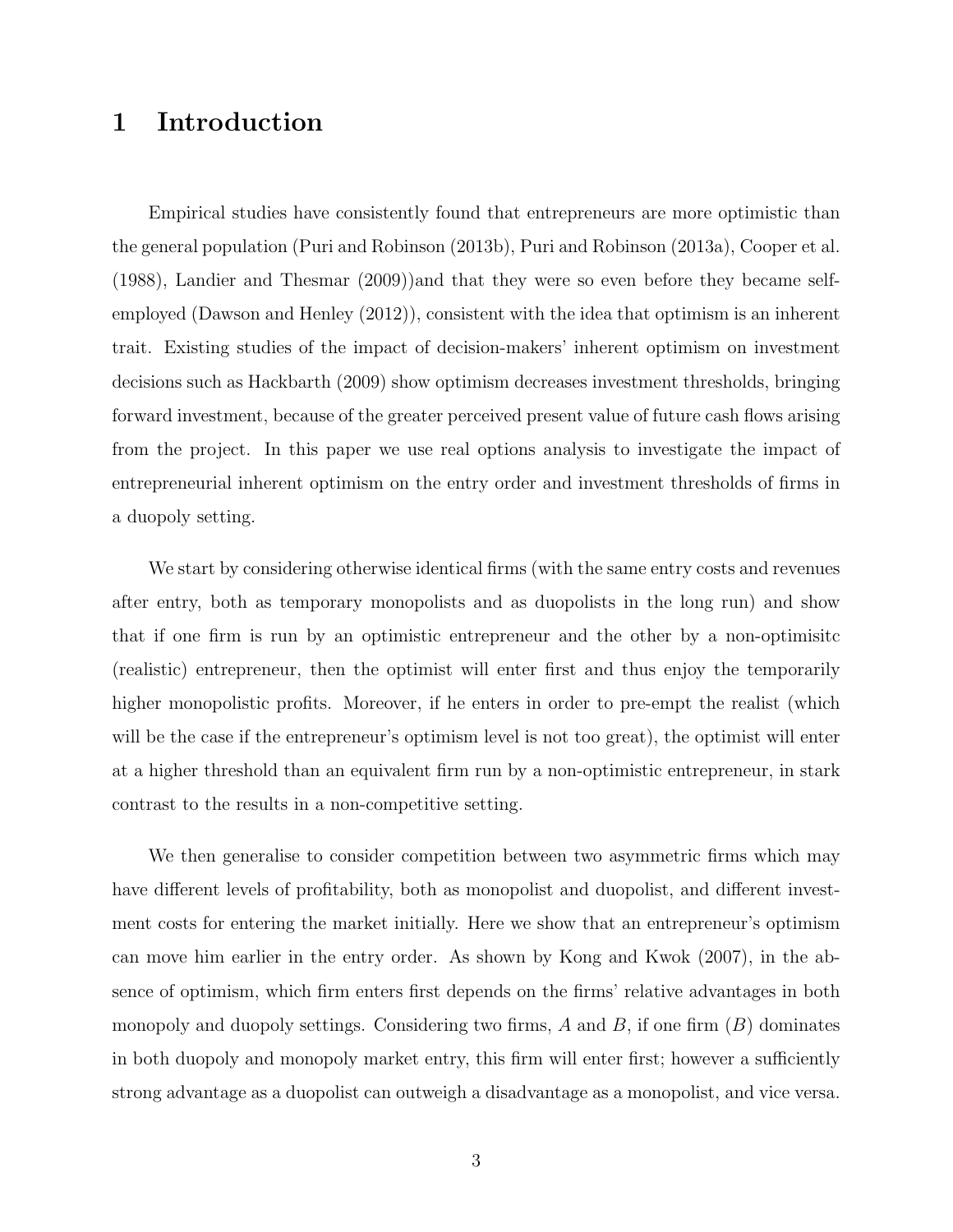We show that optimism can change the entry order when the relative competitive strengths of the two firms are similar (*i.e.* the thresholds at which each firm is willing to pre-empt their competitor in order to enter the market as leader are close). If the weaker firm  $(A)$  is run by an optimistic entrepreneur, this optimism can compensate for the firm's competitive disadvantage in costs and revenues. The firm run by a realist  $(B)$  can be stronger as both a monopolist and in duopoly and yet will still not enter the market first.

The reason for this is that Firm A's optimism discourages pre-emption by its realistic rival. Firm A's optimism inflates its estimates of future value; this is why it enters at a lower threshold in the absence of competitive pressure (Hackbarth (2009)). In a duopoly setting, this result remains true when the optimist is the follower: the more optimistic an entrepreneur is about future revenue growth, the earlier it enters as second mover. However, this earlier entry by the optimistic entrepreneur  $(A)$  reduces the time over which a realistic first entrant would enjoy higher monopoly profits and thus decreases the realistic competitor  $(B)$ 's value of entering the market as leader. The threshold at which the realist B will be willing to pre-empt and enter as first mover thus *increases* with  $\text{Firm } A$ 's optimism ( $\text{Firm } A$ ) A's optimism does not affect its competitor's value as a follower). On the other hand, a greater level of optimism reduces the optimist's pre-emption threshold. Thus even if the realistic firm has a competitive advantage in costs and revenues (so if A and B were both realistic then  $B$ 's pre-emptive threshold would be lower than  $A$ 's pre-emptive threshold), since  $A$ 's optimism decreases  $A$ 's and increases  $B$ 's thresholds, if  $B$ 's original competitive advantage was not too great, optimism can reverse the exercise order: an optimistic A may be willing and able to pre-empt  $B$  and enter the market first. Moreover, as long as  $B$ 's pre-emption threat is sufficiently strong,<sup>1</sup> the optimistic  $A$  will only enter the market once demand exceeds B's pre-emption threshold. In this case, increases in A's optimism delay A's pre-emptive entry, since B's pre-emption threshold increases with A's optimism.

Our work extends the real options literature. A number of papers (e.g. Dixit and

<sup>&</sup>lt;sup>1</sup>If B's pre-emption threat is sufficiently small that A can enter at its perceived optimal leader threshold, then further increases in optimism will decrease A's entry threshold as leader. This is discussed in greater detail in Section 2.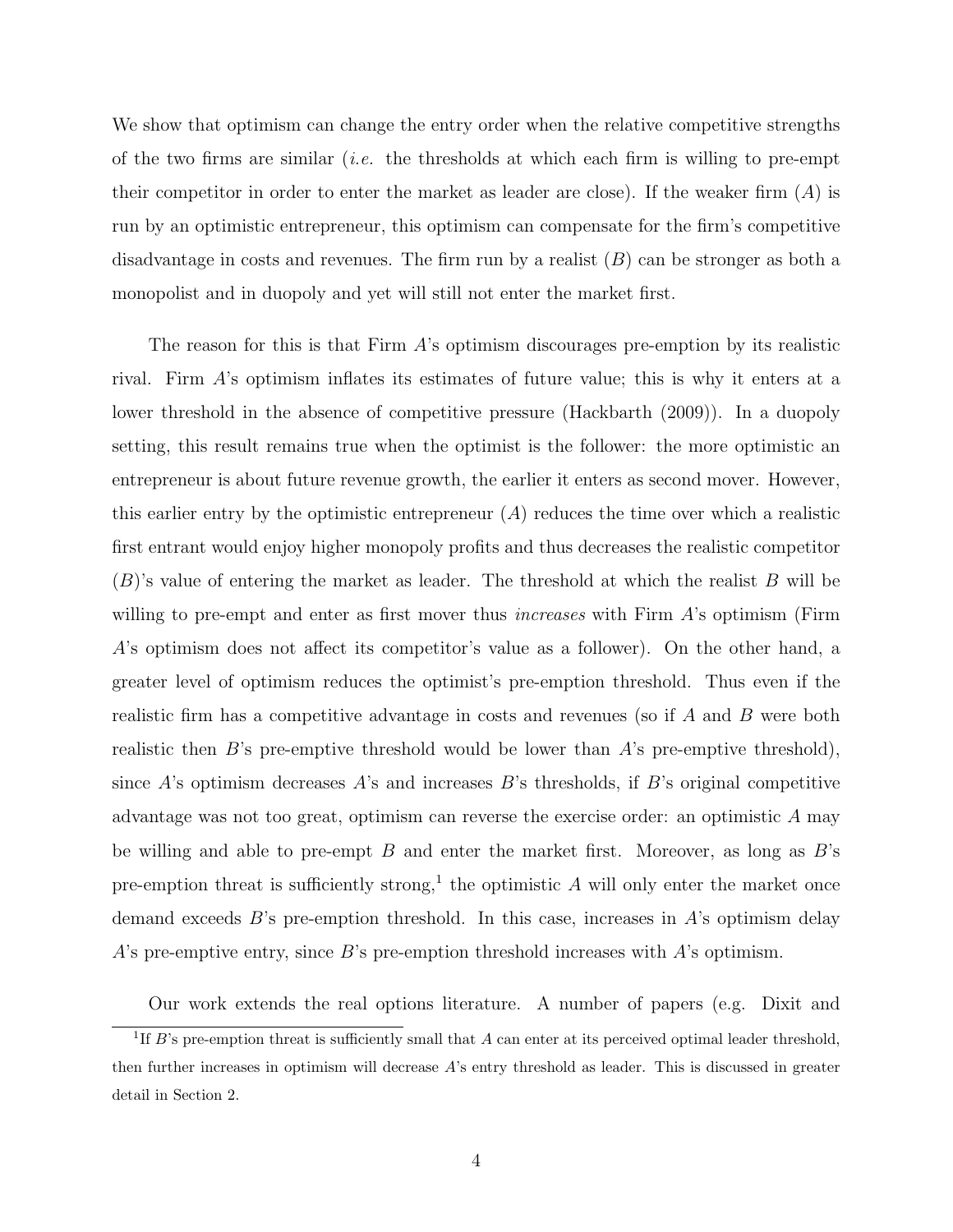Pindyck (1994)) have investigated strategic interactions between firms in duopoly allowing for asymmmetry in investment costs (Pawlina and Kort (2006)) and most recently also asymmetry in profitability as both monopolist and duopolist (Kong and Kwok (2007)). Kong and Kwok (2007) find the entry order is affected by firms' relative advantages in both monopoly and duopoly. If one firm dominates both as first entrant and in duopoly, they will enter the market first. More generally there is a trade-off: relative strength as first entrant can offset weakness in the duopoly market to 'win' the pre-emption game and enter first. We introduce another type of potential asymmetry between rival entrepreneurial firms: differences in the entrepreneurs' perceived growth rates, or optimism levels, and show optimism acts as a source of pre-emptive advantage which can offset competitive weaknesses to secure entry as leader, particularly for firms which have a relative advantage in duopoly (but not as monopolist) but where product market competition reduces overall profits significantly in duopoly, and when volatility is low.

Whilst the assertion of managerial overconfidence and/or optimism has been investigated empirically in the Finance literature (see e.g. Malmendier and Tate (2005)), there are nevertheless relatively few papers which consider the implications of these biases on investment decisions under uncertainty. Hackbarth (2009) shows optimism decreases exercise thresholds for investment options and goes on to consider impacts on firm leverage (see also Hackbarth (2008), Kamoto (2014)). More recently Smit and Matawlie (2017) model the effects of optimism about growth rates on the choice between direct acquisition and via a toehold strategy. They argue that optimistic bidders are more likely to pursue direct acquisitions rather than toehold acquisition strategies and find supporting empirical evidence. Their rationale builds on Hackbarth (2009)'s result that investment thresholds decrease as a decision-maker's optimism increases. However, none of these papers consider the impact of optimism on strategic incentives in a competitive setting, where we find the opposite comparative static result can hold.

A number of studies have suggested reasons why inherent or dispositional optimism or overconfidence may provide advantages in competitive settings. Goel and Thakor (2008) argue that overconfidence can increase the likelyhood of promotion to CEO. Kyle and Wang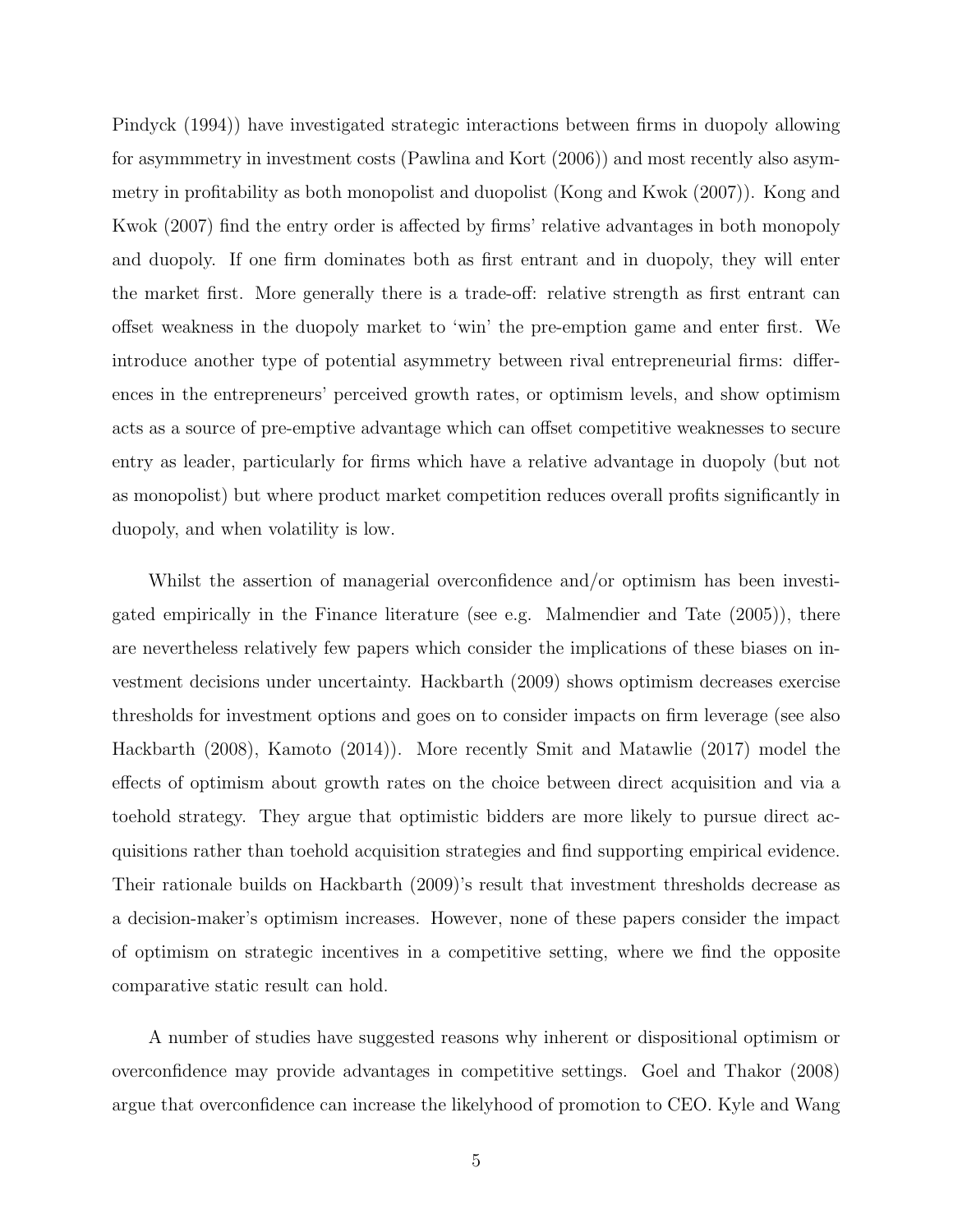(1997) show that overconfidence induces traders to trade more agressively (or equivalently have higher capacity in a Cournot duopoly model), which causes realistic rivals to trade less (select lower quantities) (See also Odean (1998)) In contrast, our model does not rely on differences in the choice of capacity or size by optimists. Instead our results show that, even in the absence of such capacity impacts, differences in optimists' timing of entry can discourage pre-emption by rivals. Adding in these features would only strengthen our results, and we leave this for future work.

Key to our results is the premise that optimism is a trait inherent to an individual which thus cannot be changed, rather than a choice variable. Sharot and Dolan (1998) suggests a mechanistic explanation for the persistence of unrealistic optimism. They found evidence supporting the existence of systematic selective updating of beliefs whereby negative information was less likely to be incorporated, leading to overoptimistic expectations relating to future events. Furthermore, the magnitude of the difference in coding of positive and negative updates as measured by activity in different parts of the brain was larger for individuals exhibiting greater optimism. Dispositional optimism in young adults has also been found to be predicted by heredity (explaining 25% (Plomin and McClearn (1992))), early childhood reported temperament (Heinonen and Keltikangas-Jarvinen (2005)) and family socio-economic status (Heinonen and Keltikangas-Jarvinen (2006)).

The inherent nature of optimism is also supported by de Meza and Arabsheibani (2019) who found financial optimism to be positively correlated with both divorce and smoking, suggesting the existence of a psychological trait. Furthermore Kaniel and Robinson (2010) and Matthews and Kuller (2004) amongst others have found persistence, i.e. high correlation of measured optimism levels over time. Dawson and Henley (2012) found individuals who become self-employed were more optimistic before switching, consistent with an optimistic disposition pre-dating the decision to become self-employed, although being self-employed also increased measured optimism. The correlation between optimism and self-employment is well documented (Puri and Robinson (2007, 2013), Cooper et al. (1988), Landier and Thesmar (2009)) and extends to events outside the entrepreneur's locus of control. Koudstaal and Sloof (2015) find entrepreneurs are more optimistic (have both greater "dispositional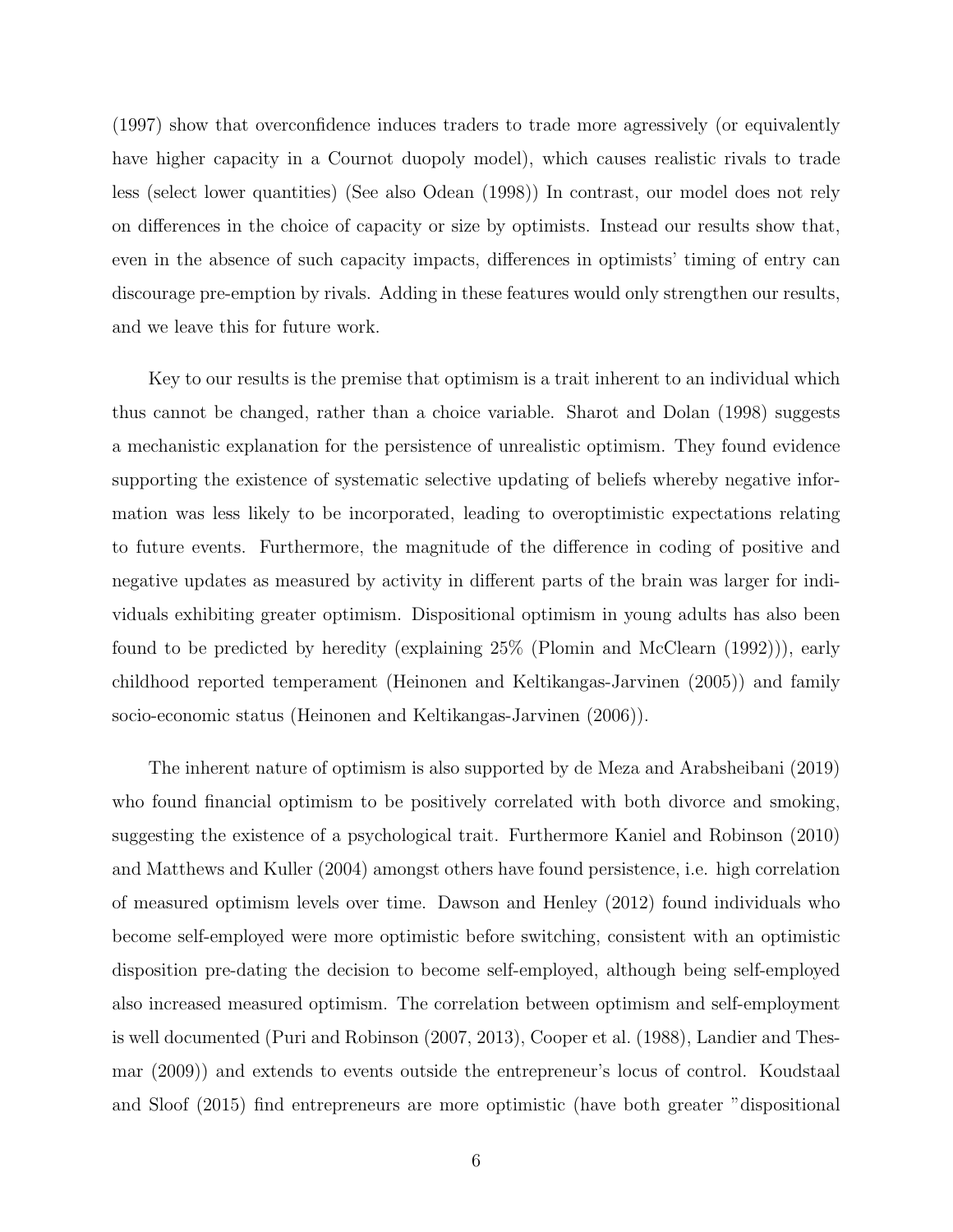optimism" and "more optimistic attributional style when bad events occur") than managers. (Bengtsson and Ekeblom (2014)) find Swedish entrepreneurs have more optimistic (but also more accurate) beliefs than the general population about future economic conditions. We assume optimistic entrepreneurs have higher expectations about future growth rates of demand for their firm's products.

Details of the model and solution are found in Section 2, Section 3 presents the results and Section 4 concludes.

### 2 Model

### 2.1 General Setting

Consider two entrepreneurs A and B who have the same investment opportunity to set up a new project and will compete in the same market. The subscripts for all the variables in this paper denote entrepreneurs. Once the entrepreneur pays the lump-sum cost  $I_i$  with  $i \in \{A, B\}$ , he will receive instantaneous revenue cash flows  $\pi(X_t) = DX_t$  each period indefinitely. Here D is deterministic and can take one of four different values  $D \in$  $\{D_A^m, D_B^m, D_A^d, D_B^d\}$ . The superscript 'm' denotes monopolistic profit and 'd' denotes duopolistic profit. The entrepreneur who enters first is the leader and enjoys monopoly profits until the other entrepreneur (i.e. follower) enters. After both entrepreneurs have entered the market, each receives a lower duopolistic profit which may differ between the entrepreneurs. Market demand is represented by  $X_t$  which follows the stochastic process:

$$
dX_t = \nu X_t dt + \eta X_t dB_t \tag{1}
$$

where  $\nu$  and  $\eta$  are constants corresponding to drift rate and volatility respectively. The two entrepreneurs may have different subjective beliefs about the future growth rate of market demand,  $\nu$ , and thus denote each entrepreneur's subjective belief by  $\nu_A$  and  $\nu_B$ . The opportunity cost of forgone cash flows  $\delta$ , defined by  $\delta = r - \nu$  may thus also differ between the entrepreneurs  $(\delta_A \neq \delta_B)$ . If the drift rate and opportunity cost of foregone cash flows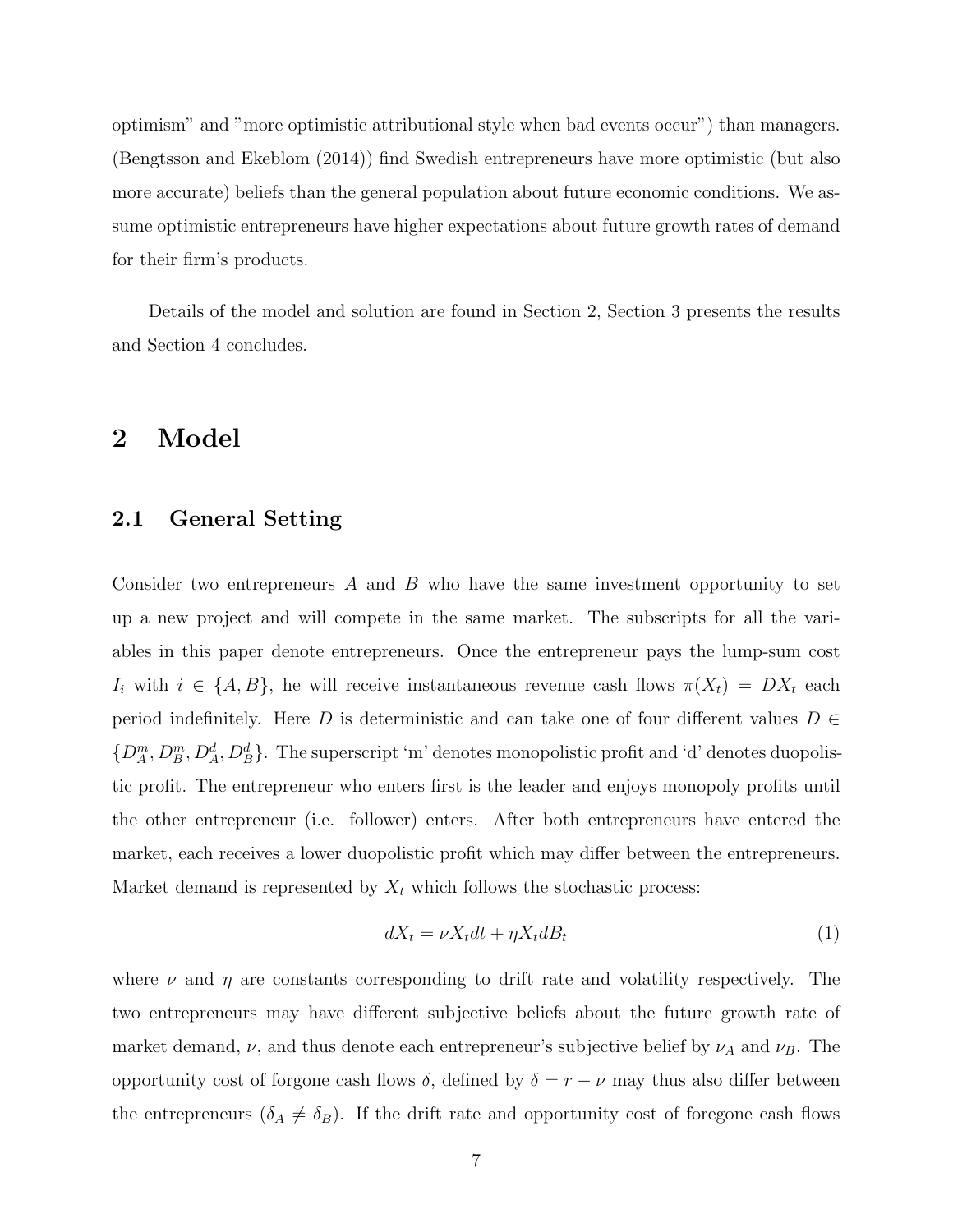under non-optimistic beliefs are  $\nu_0$ ,  $\delta_0 = r - \nu_0$  respectively and the entrepreneur's optimism level is denoted by  $\alpha$ , entrepreneur A's belief in the growth rate is  $\nu_A = \nu_0 + \alpha_A$  and thus the corresponding opportunity cost of foregone cash flows  $\delta_A = \delta_0 - \alpha_A$ <sup>2</sup>

Both entrepreneurs choose their leader and follower thresholds optimally, i.e. to maximise their expected perceived value given their competitors' best responses. We solve the resulting strategic game backwards in time, by firstly finding each entrepreneur's follower threshold (which takes account of his own subjective beliefs, i.e. optimism), secondly finding each entrepreneur's value of entering as leader, and hence the pre-emptive threshold above which he is willing to pre-empt his competitor in order to enter the market as first mover. Note each entrepreneur's pre-emptive threshold depends not only on their own optimism, but also on the subjective beliefs of their competitor, since the latter affects the threshold at which they lose their monopoly advantage. We also find each entrepreneur's optimal leader's threshold in the absence of competitive pre-emption pressure. Finally we compare both entrepreneur's pre-emption and optimal leader thresholds to determine which firm enters first (the one with the lower pre-emptive threshold) and at what level of market demand, which depends on the relationship between the leader's optimal threshold and their rival's pre-emptive threshold.

### 2.2 Follower's value function and investment threshold

First suppose that one entrepreneur (leader) has already invested. The other entrepreneur (follower) only has to consider the optimal time to enter the market as part of a duopoly. Since the follower is last to invest, the decision of the follower is equivalent to a stand-alone investment option problem.

We denote the follower value  $V_A^F(x)$  as entrepreneur A's perceived value and apply the standard dynamic programming method in continuous time to obtain the Hamilton–Jacobi–Bellman

<sup>&</sup>lt;sup>2</sup>Note that  $\delta_A$  represents an opportunity cost of delaying the investment so that  $\delta_A > 0$  (see Dixit and Pindyck [1994, p.149]). This puts a natural upper bound on the optimism levels considered in this paper, i.e.  $\alpha_A < \delta_0$  and  $\alpha_B < \delta_0$ .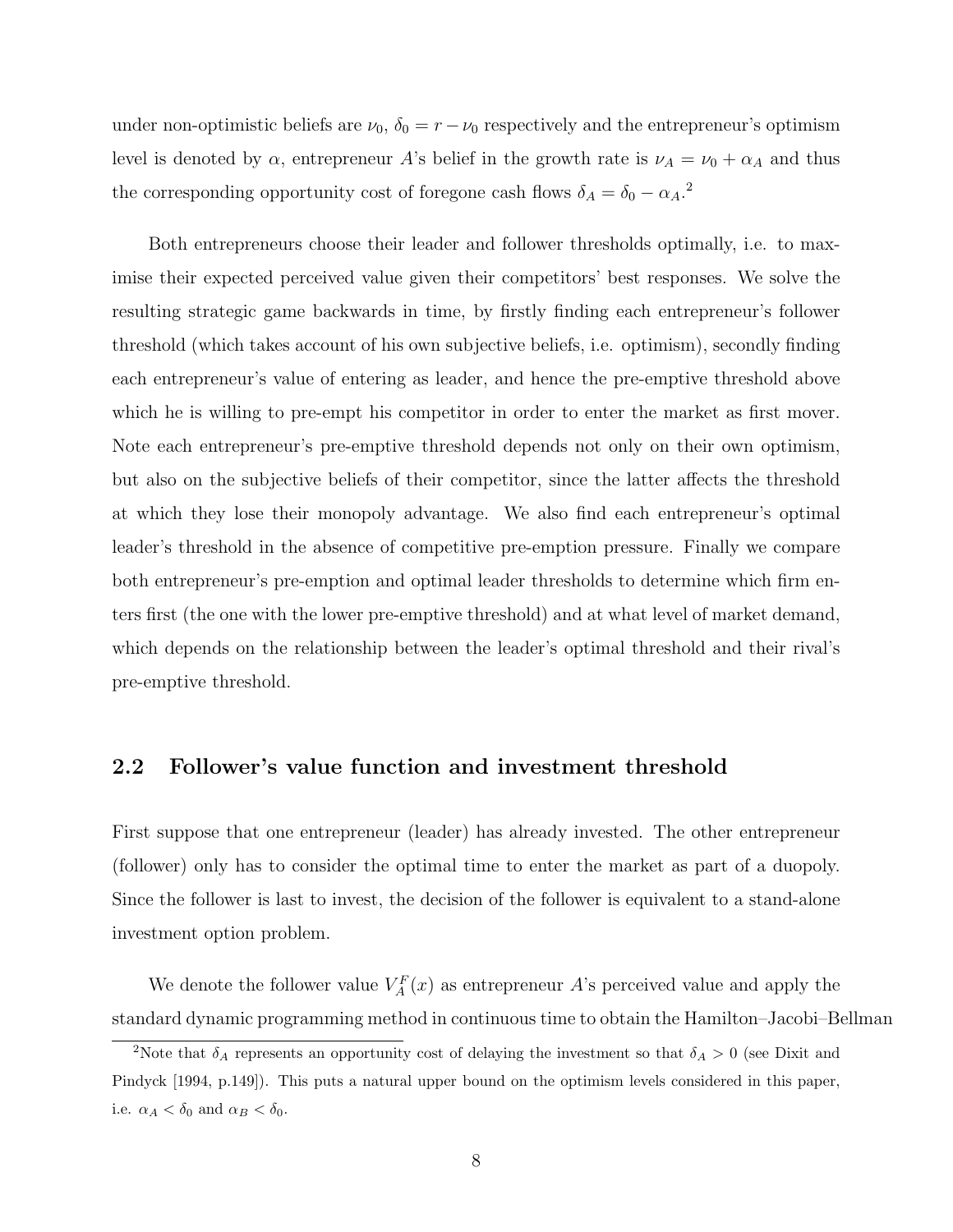(HJB) equation which is given by

$$
rV_A^F dt = \max_t \left\{ D_A^d x dt + \mathbb{E}(dV_A^F) \right\} \tag{1}
$$

Applying Itô's lemma, we have

$$
rV_A^F(x) = D_A^d x + (r + \alpha_A - \delta_0)x \frac{\partial V_A^F(x)}{\partial x} + \frac{1}{2} \eta^2 x^2 \frac{\partial^2 V_A^F(x)}{\partial x^2}
$$
(2)

with boundary conditions

$$
V_A^F(0) = 0 \tag{3}
$$

$$
V_A^F(\bar{x}_A^F) = \frac{D_A^d \bar{x}_A^F}{\delta_0 - \alpha_A} - I_A
$$
\n<sup>(4)</sup>

$$
\left. \frac{\partial V_A^F(x)}{\partial x} \right|_{x = \bar{x}_A^F} = \frac{D_A^d}{\delta_0 - \alpha_A} \tag{5}
$$

The first two conditions are value-matching conditions and the last one is the smooth-pasting condition. Solving  $(3)$  -  $(5)$  yields the follower's value function

$$
V_A^F(x) = \begin{cases} \left(\frac{D_A^d \bar{x}_A^F}{\delta_0 - \alpha_A} - I_A\right) \left(\frac{x}{\bar{x}_A^F}\right)^{\beta_A} & , x < \bar{x}_A^F\\ \frac{D_A^d x}{\delta_0 - \alpha_A} - I_A & , x \ge \bar{x}_A^F \end{cases}
$$
(6)

and optimal follower's threshold  $\bar{x}_A^F$  which is given by

$$
\bar{x}_A^F = \frac{\beta_A}{\beta_A - 1} \frac{(\delta_0 - \alpha_A) I_A}{D_A^d} \tag{7}
$$

where  $\beta_A$  equals

$$
\beta_A = \frac{1}{2} - \frac{r + \alpha_A - \delta_0}{\eta^2} + \sqrt{\left(\frac{r + \alpha_A - \delta_0}{\eta^2} - \frac{1}{2}\right)^2 + \frac{2r}{\eta^2}} > 1
$$
\n(8)

We can follow the same steps to obtain the follower's value function of entrepreneur B and also his optimal follower threshold. Note each entrepreneur's value functions before and after investment as follower depend on their own subjective beliefs but are independent of their rival's level of optimism.

Proposition 1: Optimism accelerates the investment as a follower, i.e. the optimal follower's threshold  $\bar{x}_A^F$  is a strictly decreasing function of the optimism level  $\alpha_A$ .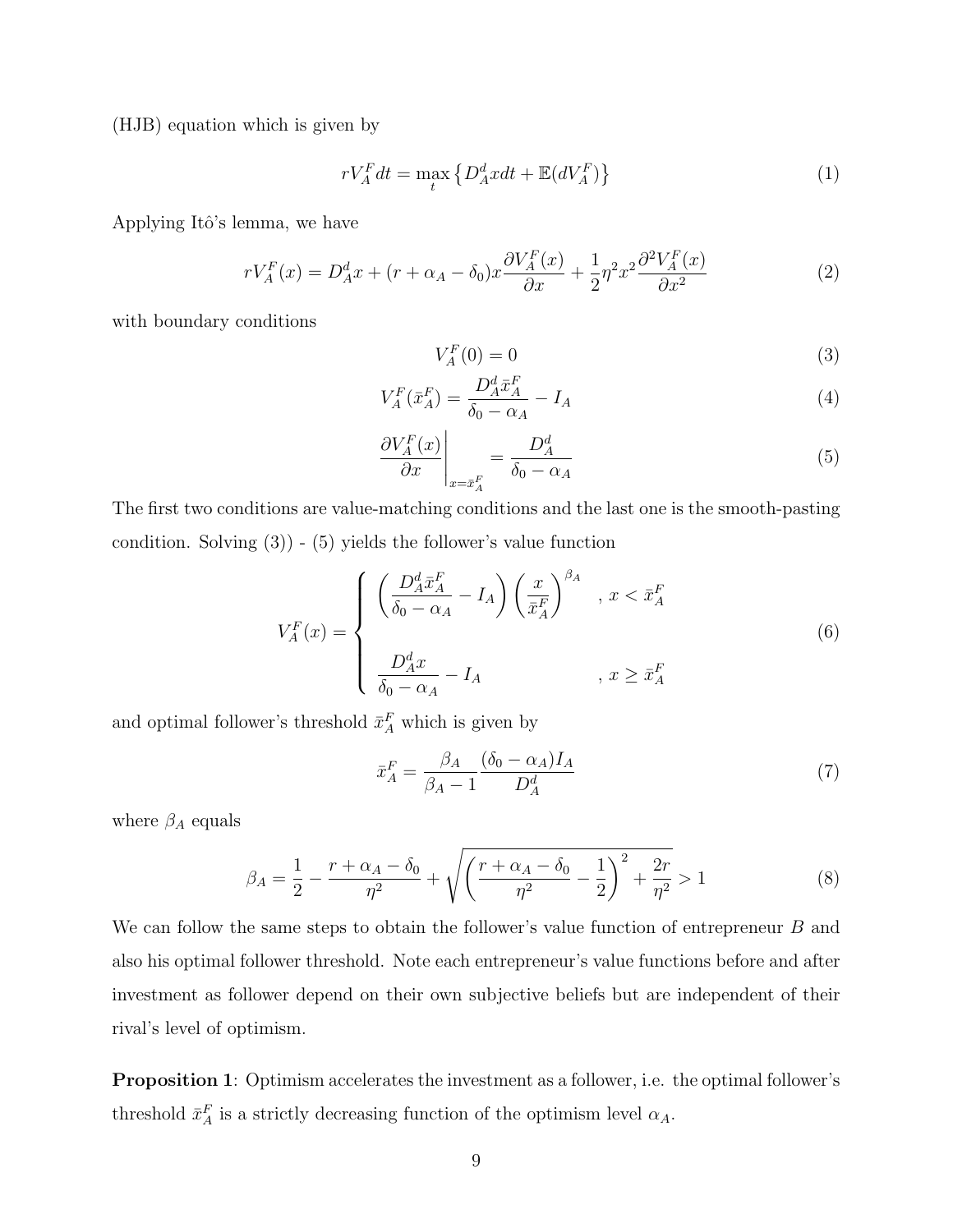Proof. See Appendix 1.

Proposition 1 states that an optimistic entrepreneur tends to enter the market earlier than an equivalent rational one (i.e. with identical monopoly and duopoly profitabilities and identical costs). Furthermore, the more optimistic the entrepreneur is, the earlier their entry as second mover. This arises because the optimistic entrepreneur overestimates the growth trend (drift rate) of future profits. A higher expected growth rate induces entrepreneurs to exercise investment options earlier whilst higher volatility causes them to delay: the optimal threshold is the result of a trade-off between them. Optimism plays a role in "increasing" the optimistic entrepreneur's anticipated growth rate, thereby accelerating investment for the follower problem which is actually same as a stand-alone investment option.

### 2.3 Leader's value function and investment threshold

We now consider each entrepreneur's optimisation problem for entering as a leader, taking account of their rival's behaviour as follower (i.e. his competitor's optimal follower threshold). Intuitively, the leader's value is defined as the value to the entrepreneur if he was the leader/monopolist already, taking account of the follower's later entry, after which his profits will fall to the duopoly level. We can also use Bellman's equation to derive the leader's value function, e.g. for entrepreneur A

$$
rV_A^L dt = \max_t \left\{ D_A^m x dt + \mathbb{E}(dV_A^L) \right\} \tag{1}
$$

Applying Itô's lemma, then we have

$$
rV_A^L(x) = D_A^m x + (r + \alpha_A - \delta_0)x \frac{\partial V_A^L(x)}{\partial x} + \frac{1}{2} \eta^2 x^2 \frac{\partial^2 V_A^L(x)}{\partial x^2}
$$
(2)

with boundary conditions

$$
V_A^L(0) = -I_A \tag{3}
$$

$$
V_A^L(\bar{x}_B^F) = \frac{D_A^d \bar{x}_B^F}{\delta_0 - \alpha_A} - I_A
$$
\n<sup>(4)</sup>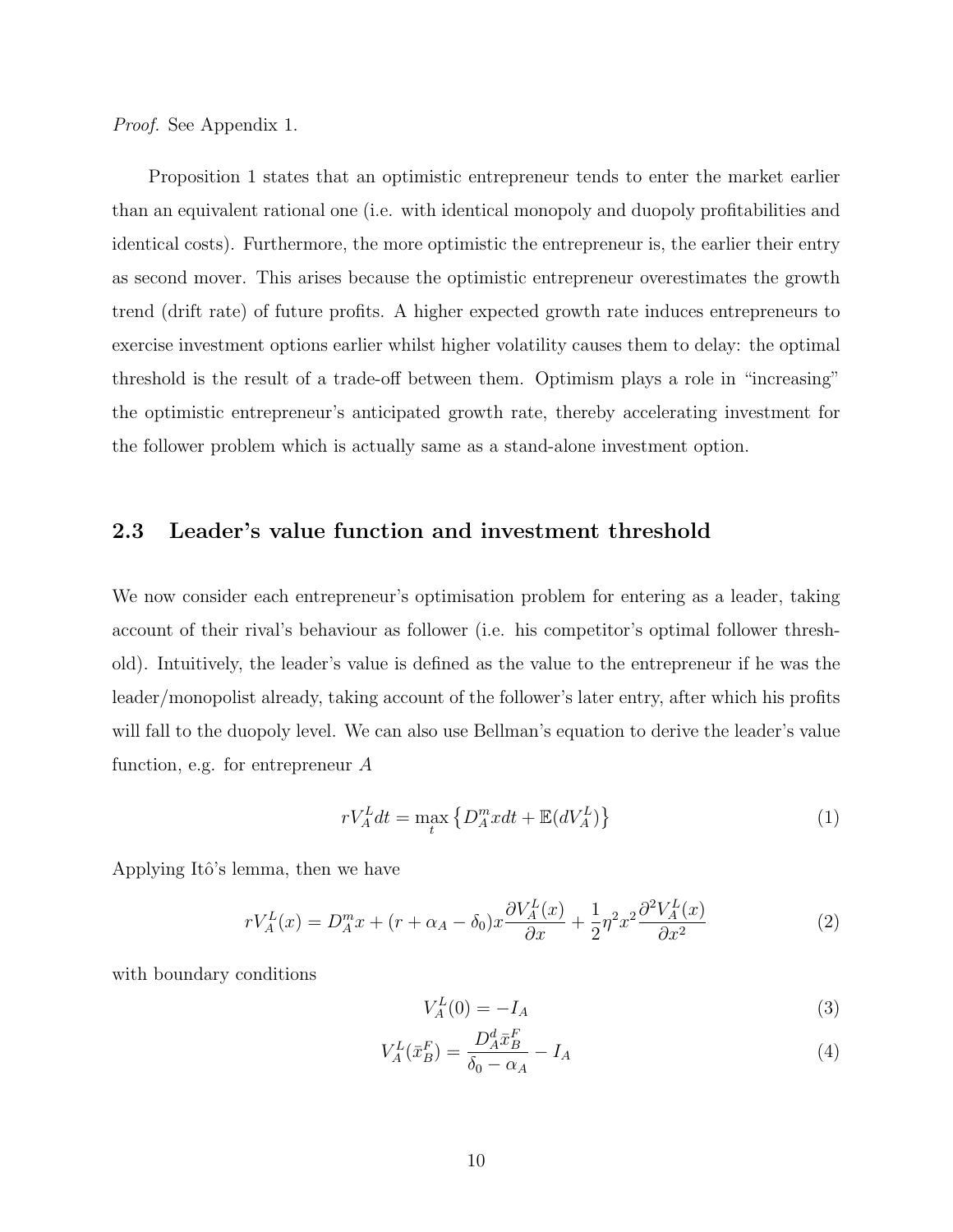Hence, the leader's value evaluated at the moment of investing equals

$$
V_A^L(x) = \begin{cases} \frac{D_A^d - D_A^m}{\delta_0 - \alpha_A} \bar{x}_B^F \left(\frac{x}{\bar{x}_B^F}\right)^{\beta_A} + \frac{D_A^m}{\delta_0 - \alpha_A} x - I_A, & x < \bar{x}_B^F \\ \frac{D_A^d x}{\delta_0 - \alpha_A} - I_A, & x \ge \bar{x}_B^F \end{cases}
$$
(5)

Note that  $V_A^L(x)$  is only the leader's value function after the leader enters the market. The leader's value function before entry,  $V_A^{LB}(x)$ , satisfies the following equation,

$$
rV_A^{LB}dt = \max_t \left\{ 0 \cdot dt + \mathbb{E}(dV_A^{LB}) \right\} \tag{6}
$$

or equivalently

$$
rV_A^{LB}(x) = (r + \alpha_A - \delta_0)x \frac{\partial V_A^{LB}(x)}{\partial x} + \frac{1}{2} \eta^2 x^2 \frac{\partial^2 V_A^{LB}(x)}{\partial x^2}
$$
(7)

with boundary conditions

$$
V_A^{LB}(0) = 0\tag{8}
$$

$$
V_A^{LB}(\bar{x}_A^E) = V_A^L(\bar{x}_A^E) \tag{9}
$$

where  $\bar{x}_{A}^{E}$  is the actual entry point of entrepreneur A as the leader. Solving the above equations gives

$$
V_A^{LB}(x) = \frac{D_A^d - D_A^m}{\delta_0 - \alpha_A} \bar{x}_B^F \left(\frac{x}{\bar{x}_B^F}\right)^{\beta_A} + \left(\frac{D_A^m}{\delta_0 - \alpha_A} \bar{x}_A^E - I_A\right) \left(\frac{x}{\bar{x}_A^F}\right)^{\beta_A} \tag{10}
$$

If entrepreneur A can enter at his optimal leader threshold  $\bar{x}_A^L$ , i.e.  $\bar{x}_A^E = \bar{x}_A^L$ , which satisfies the smooth-pasting condition

$$
\left. \frac{\partial V_A^{LB}(x)}{\partial x} \right|_{x = \bar{x}_A^L} = \left. \frac{\partial V_A^L(x)}{\partial x} \right|_{x = \bar{x}_A^L}
$$
\n(11)

after taking derivatives of equation (46) and (52) and substituting  $x = \bar{x}_A^L$ , we have

$$
\frac{D_A^d - D_A^m}{\delta_0 - \alpha_A} \beta_A \left(\frac{\bar{x}_A^L}{\bar{x}_B^F}\right)^{\beta_A - 1} + \left(\frac{D_A^m}{\delta_0 - \alpha_A} \bar{x}_A^L - I_A\right) \frac{\beta_A}{\bar{x}_A^L} = \frac{D_A^d - D_A^m}{\delta_0 - \alpha_A} \beta_A \left(\frac{\bar{x}_A^L}{\bar{x}_B^F}\right)^{\beta_A - 1} + \frac{D_A^m}{\delta_0 - \alpha_A} \tag{12}
$$

Thus the optimal leader's threshold  $\bar{x}^L_A$  is given by

$$
\bar{x}_A^L = \frac{\beta_A}{\beta_A - 1} \frac{(\delta_0 - \alpha_A) I_A}{D_A^m} \tag{13}
$$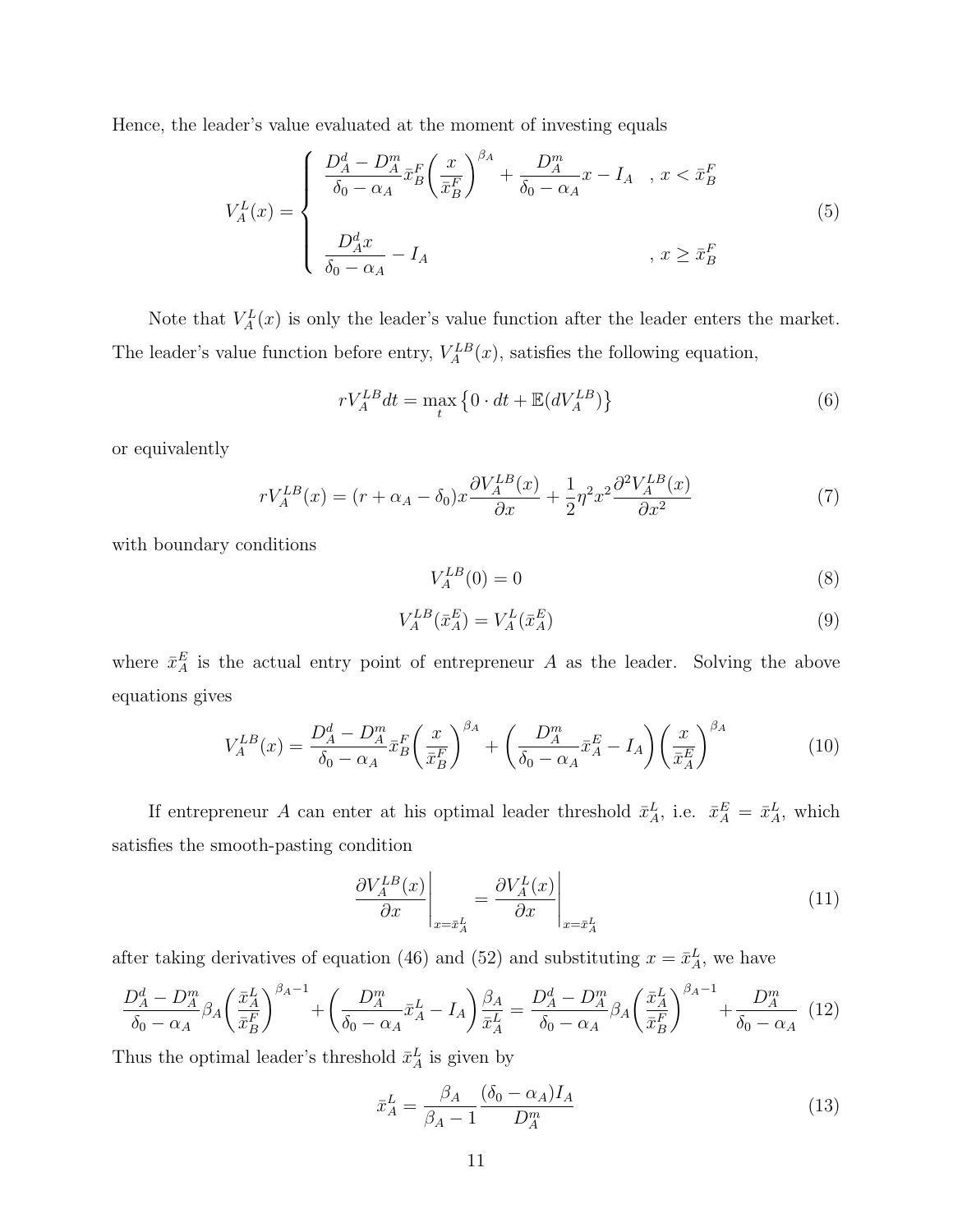We can see that the optimal leader's threshold  $\bar{x}_A^L$  has the same form as the optimal investment threshold of the pure monopoly case where there is no competition and the deterministic part of payoff in period is  $D_A^m$ . However, the value function of pure monopoly case is different from  $V_A^{LB}(x)$  here even though they have the same optimal threshold.

As mentioned before, the optimal leader's threshold  $\bar{x}_A^L$  is not always achievable because of competition. Both entrepreneurs are willing to give up some option value as long as they can capture an additional monopolistic profit by pre-empting their rivals. An entrepreneur will have an incentive to pre-empt as soon as their leader's value exceeds follower's value. At  $x = 0$ , we know that the leader's value (after entry) is negative since the payoff is too low to cover the sunk cost whereas the option value of being the follower is zero. As  $x$  increases, the leader's value is growing faster than the follower's value because we assume the certain part of monopolistic profit is always greater than that of duopolistic profit. So we define each entrepreneur's pre-emptive threshold (e.g.  $\bar{x}_A^P$  for A's pre-emptive threshold) as the lowest value of x for which an entrepreneur's follower's value equals their leader's value as the pre-emptive threshold. This solves

$$
\bar{x}_A^P = \inf\{x : V_A^L(x) = V_A^F(x)\}\tag{14}
$$

or

$$
\bar{x}_A^P = \inf \left\{ x : \frac{D_A^d - D_A^m}{\delta_0 - \alpha_A} \bar{x}_B^F \left( \frac{x}{\bar{x}_B^F} \right)^{\beta_A} + \frac{D_A^m}{\delta_0 - \alpha_A} x - I_A = \left( \frac{D_A^d \bar{x}_A^F}{\delta_0 - \alpha_A} - I_A \right) \left( \frac{x}{\bar{x}_A^F} \right)^{\beta_A} \right\} (15)
$$

Entrepreneur B's pre-emptive threshold  $\bar{x}_B^P$  can be calculated similarly. If  $\bar{x}_A^P$  and  $\bar{x}_B^P$  both exist, then the entrepreneur with the lower pre-emptive threshold will be the leader. For example, if  $\bar{x}_A^P < \bar{x}_B^P$ , entrepreneur A will be first to enter the market at  $\bar{x}_A^E = \min\{\bar{x}_A^L, \bar{x}_B^P\}$ . If  $\bar{x}_A^E = \bar{x}_B^P$ , this signifies pre-emptive investment.

In this case, A invests just before their competitor's pre-emption threshold in order to obtain the leader value. Differentiating  $V_A^{LB}(x)$  with respect to the entry threshold  $\bar{x}_A^E$ :

$$
\frac{\partial V_A^{LB}(x)}{\partial \bar{x}_A^E} = -\beta_A \left( \frac{D^m}{\delta_0 - \alpha_A} - \frac{I_A}{\bar{x}_A^E} \right) \left( \frac{x}{\bar{x}_A^E} \right)^{\beta_A} + \frac{D^m}{\delta_0 - \alpha_A} \left( \frac{x}{\bar{x}_A^E} \right)^{\beta_A} \n= \left( (1 - \beta_A) \frac{D^m}{\delta_0 - \alpha_A} + \beta_A \frac{I_A}{\bar{x}_A^E} \right) \left( \frac{x}{\bar{x}_A^E} \right)^{\beta_A} > 0 \text{ if } \bar{x}_A^E < \bar{x}_A^L
$$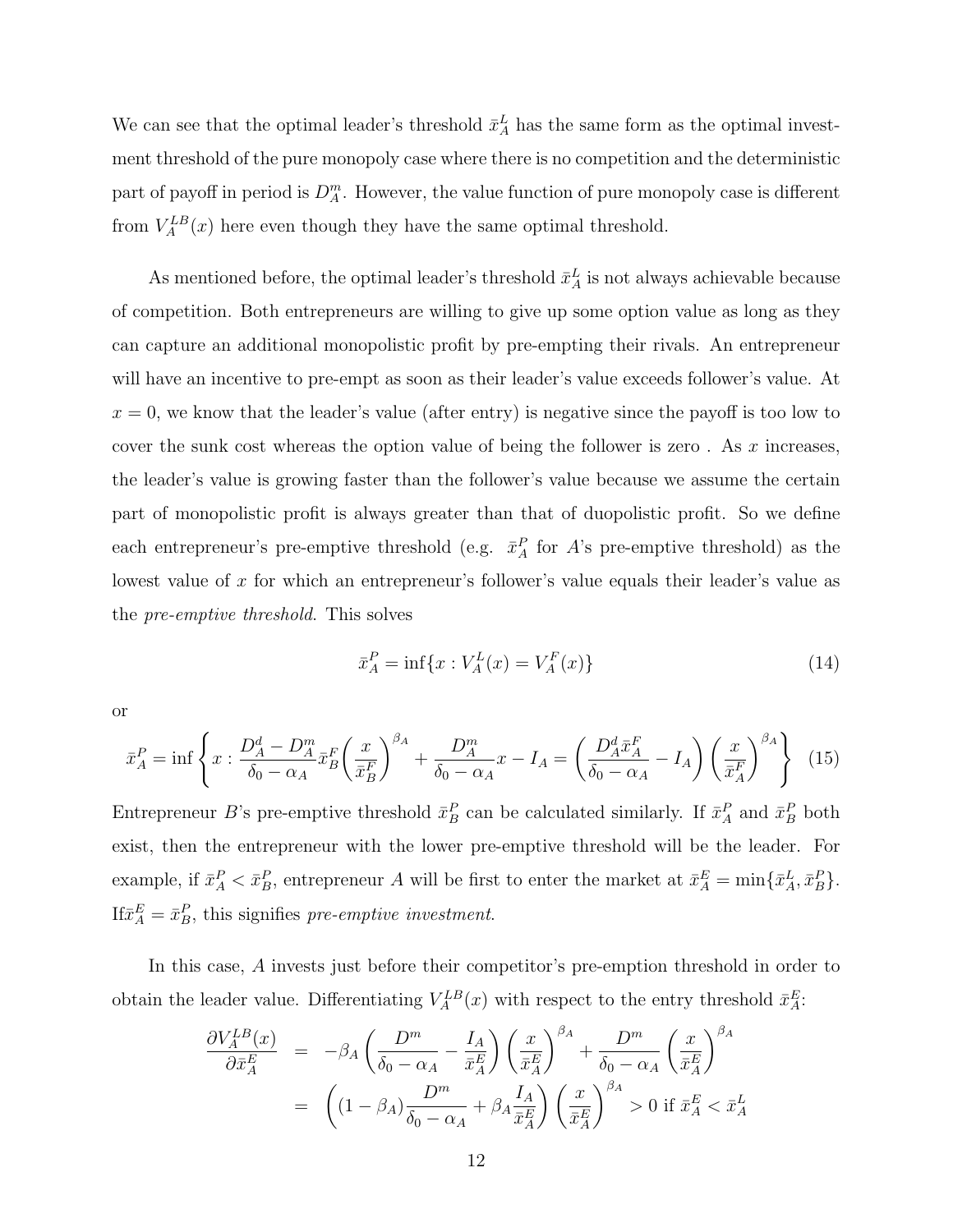shows that as long as  $\bar{x}_A^E < \bar{x}_A^L$ , the leader's value function increases with  $\bar{x}_A^E$ , i.e. the leader prefers to enter as late as possible in order to capture as much of the option value of waiting as possible. However, if they delay investment so  $x > \bar{x}_B^P$ , B will pre-empt, so  $\bar{x}_A^E \leq \bar{x}_B^P$  is a binding constraint for A to enter the market first.

We have

**Proposition 2**: entrepreneur B's pre-emptive threshold  $\bar{x}_B^P$  increases with entrepreneur A's optimism level  $\alpha_A$  if  $\bar{x}_B^P$  exists.

Proof. See Appendix 1.

Proposition 2 implies that, as long as the (more) optimistic entrepreneur enters in order to pre-empt his realistic (less optimistic) rival (i.e. at  $B$ 's pre-emptive threshold), then the threshold at which the optimistic entrepreneur enters as leader increases as his level of optimism increases. This is in contrast to the standard results (e.g. Hackbarth (2009)) that investment thresholds decrease as optimism increases. The reason is that A's threshold is determined by his rival  $(\bar{x}_A^E = \bar{x}_B^P)$  and increased optimism decreases A's follower's threshold which reduces  $B$ 's leader value. This in turn increases  $B$ 's pre-emptive threshold and hence A's entry threshold as leader as long as B's pre-emptive threat is real (i.e.  $\bar{x}_B^P < \bar{x}_A^L$ ).

Alternatively, if if  $\bar{x}_A^L < \bar{x}_B^P$ , or if only one pre-emptive threshold exists (e.g.  $\bar{x}_A^P$ ), entrepreneur B will never have an incentive to pre-empt  $A$ , and so entrepreneur  $A$  becomes the dominant leader. This leads to *sequential investment*. In this case, the first entrant, e.g. A, can enter at his own optimal leader threshold (i.e.  $\bar{x}_A^E = \bar{x}_A^L$ ).

### 3 Results

Our goal is to illustrate the effect of entrepreneurial optimism in a general setting for two firms with asymmetric costs of entry, monopolistic and duopolistic profitability, and run by entrepreneurs with different levels of optimism. We start by considering two special cases: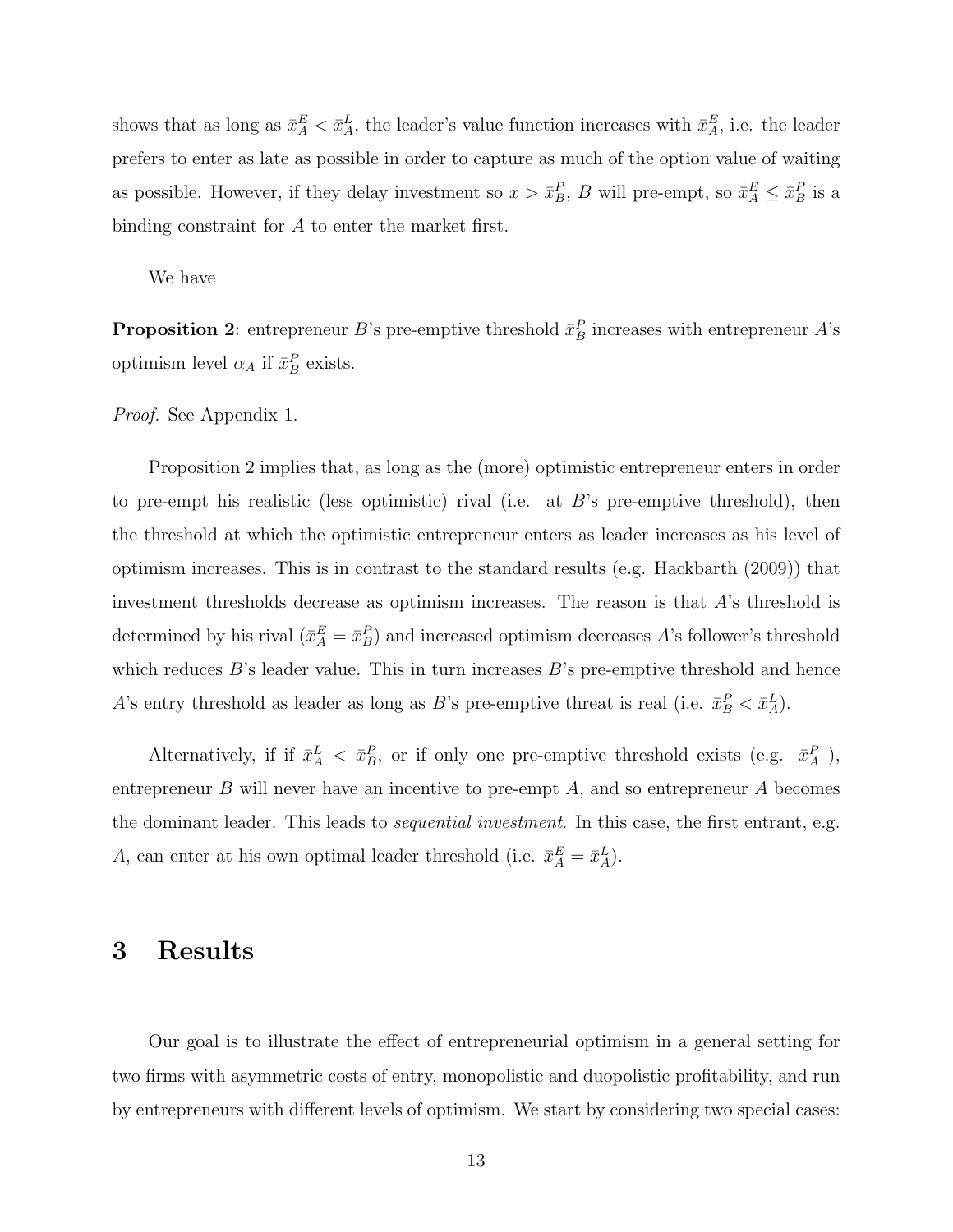first recapping the case of duopoly where the firms have asymmetric costs and revenues but entrepreneurs are realistic (not optimistic). Then we consider the case where the two firms have identical costs and revenues but the entrepreneurs have different levels of optimism. Finally we generalise to incorporate asymmetry in both cash flows and subjective beliefs (optimism levels).

# 3.1 Asymmetric costs and revenues with symmetric entrepreneurial beliefs



Figure 1: Leader's Value and Follower's Value for Two Asymmetric entrepreneurs. Parameter values:  $r = 0.05$ ,  $\nu = 0.02$ ,  $\eta = 0.1$ ,  $D_A^m = 1.5$ ,  $D_A^d = 0.9$ ,  $D_B^m = 1.8$ ,  $D_B^d = 1.1$  and  $I_A = I_B = 100$ .

If the two entrepreneurs have different deterministic profitabilities and costs, this leads to different pre-emptive thresholds, as in Kong and Kwok (2007). The entrepreneur with the lower pre-emptive threshold will be the leader but will enter at the point just before his competitor's pre-emptive threshold. In addition, one of the pre-emptive thresholds may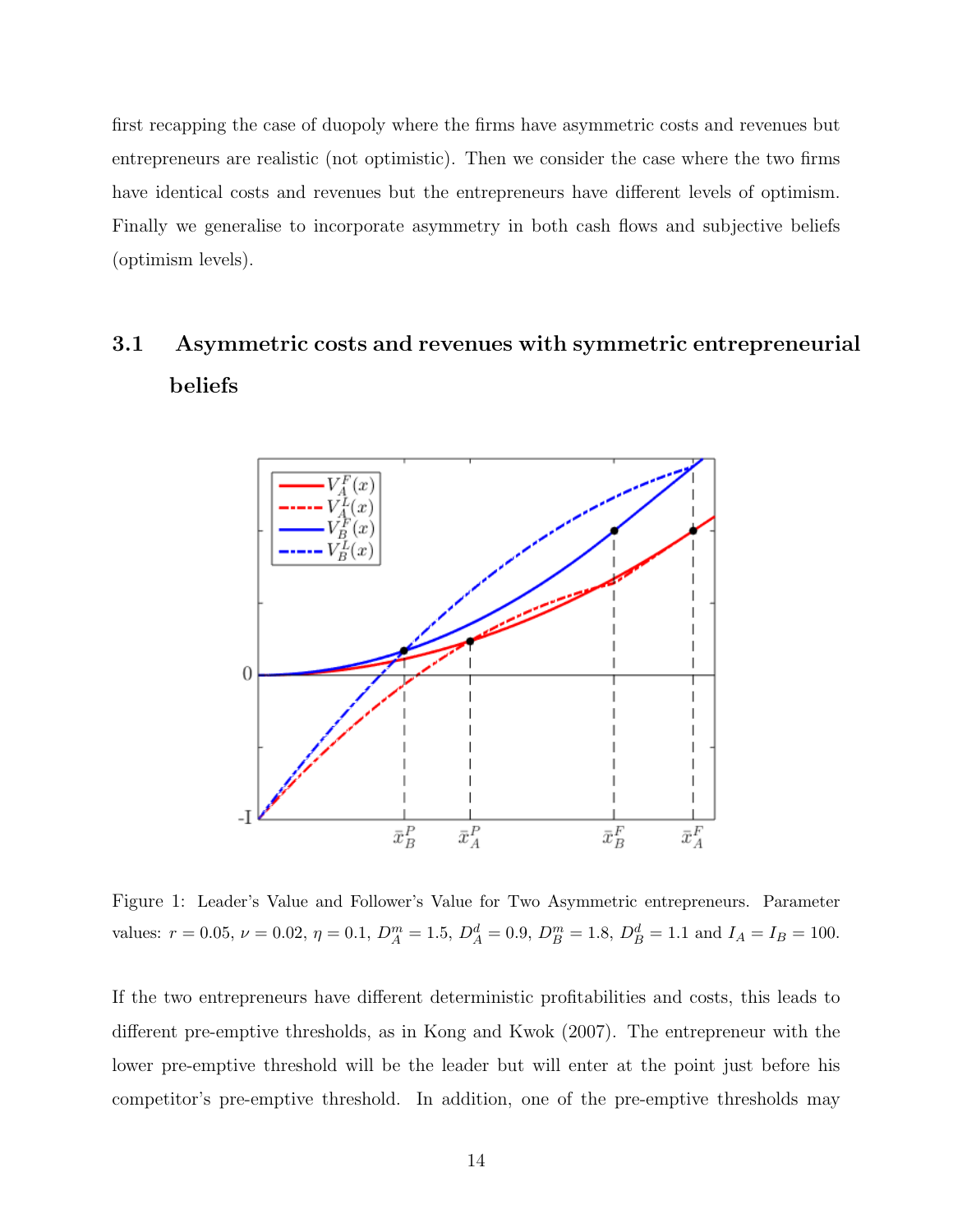not exist, in which case only one entrepreneur has an incentive to be the leader (sequential investment). The entrepreneur who has a pre-emptive threshold will become the leader and can enter at his own optimal leader threshold without being concerned about his rival's pre-emption. Before moving on to our main results, we first explain how two pre-emptive thresholds would change or even disappear because of asymmetry.

We can interpret the pre-emptive threshold as the point above which the entrepreneur begins to have an incentive to be the leader. When  $x$  is below the pre-emptive threshold, it is not worthwhile to enter the market, which means the value of waiting outweighs the possible monopolistic profit gained by being the leader (i.e. follower's value exceeds leader's value). A relatively higher monopolistic profitability (i.e. higher  $D<sup>m</sup>$ ) directly motivates the entrepreneur to be the leader. Given the nature of the strategic game, one entrepreneur's pre-emptive threshold is also affected by the time until his rival will enter, when profits will decrease (which occurs at his rival's optimal follower threshold). How much an entrepreneur can earn as a monopolist in each time period is determined by his own firm characteristics, however it is the competitor who determines how long an entrepreneur remains as monopolist.

To better understand the underlying mechanism, we give a particular example of asymmetric entrepreneurs as shown in Figure 2. Without loss of generality, we assume the same costs  $(I_A = I_B)$  but different  $D^m$  and  $D^d$  for the two entrepreneurs. Entrepreneur B has a higher monopolistic profit  $(D_B^m > D_A^m)$ , which directly increases B's leader value and thus decreases  $\bar{x}_B^P$ . On the other hand, although the fact that B's duopolistic profit  $(D_B^d)$  is also higher than his rival's  $(D_A^d)$  increases B's follower value, it also significantly weakens his rival's incentive to pre-empt and decreases his rival's leader value because  $\bar{x}_B^F$  is relatively smaller. If we further increase  $D^d_B$  and thus decrease  $\bar{x}^F_B$ , entrepreneur A's pre-emptive threshold is likely to disappear when his leader's value could never exceed his follower's value. Then entrepreneur  $B$  will become the dominant leader who is able to retain all of his option value as the leader.

In conclusion, relatively higher monopoly and duopoly profits  $(D<sup>m</sup>$  and  $D<sup>d</sup>)$  both contribute to enhancing the possibility of being leader, but whereas  $D<sup>m</sup>$  strengthens the en-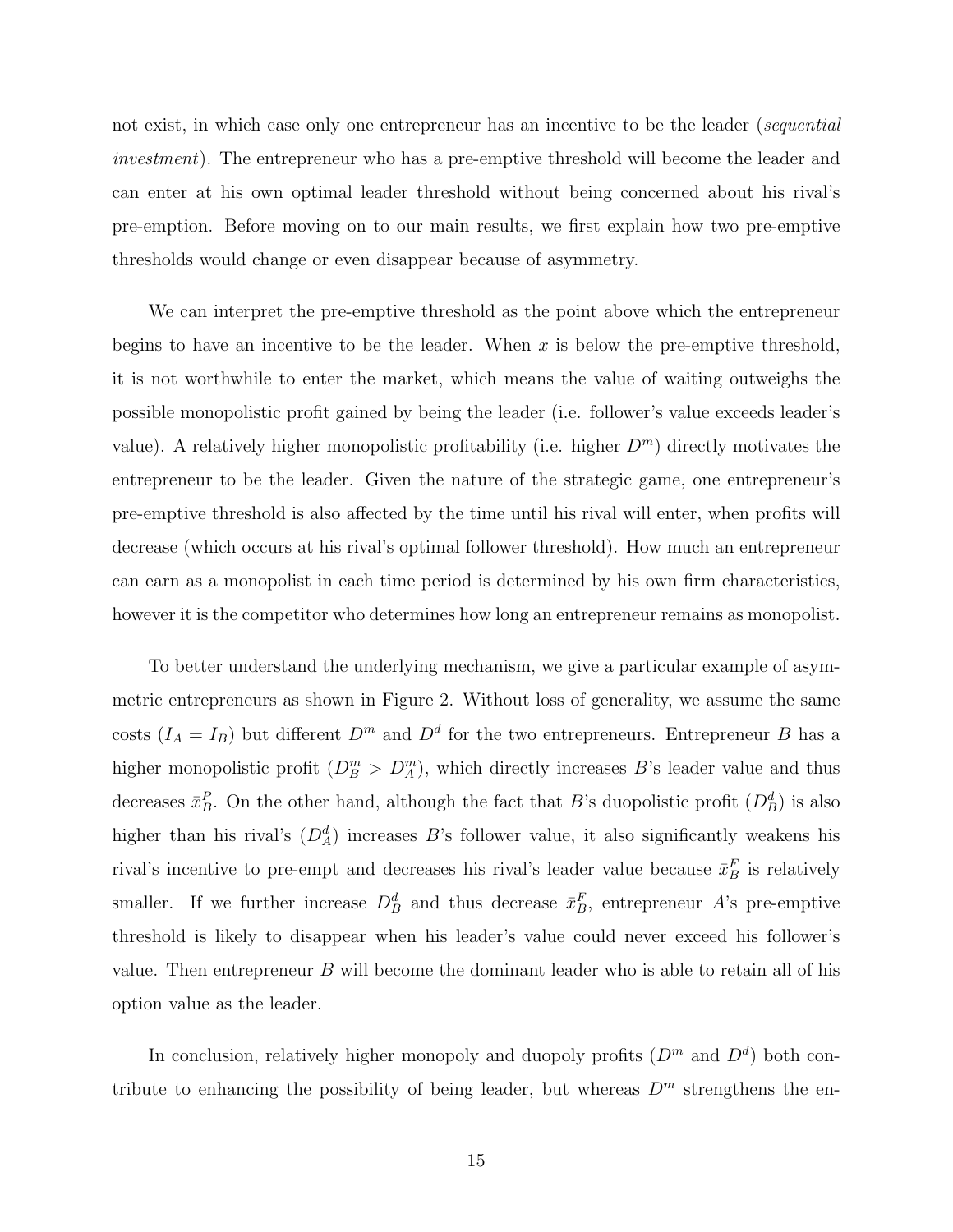trepreneur's incentive to pre-empt directly,  $D^{d}$ 's primary impact is by weakening his rival's incentive to pre-empt. We will see that the impact of optimism will work through similar mechanisms, since optimism increases the perceived values of cash flows in both monopoly and duopoly.



Figure 2: The Relative Magnitude of the Pre-emptive Thresholds  $\bar{x}_A^P$  and  $\bar{x}_B^P$ . "Follower Advantage Ratio B/A" (FAR) equals  $\frac{I_A D_B^d}{I_B D_A^d}$  and "Leader Advantage Ratio B/A" (LAR) equals  $\frac{I_A D_B^m}{I_B D_A^m}$ . Parameter values:  $r = 0.05$ ,  $\nu = 0.02$ ,  $\eta = 0.3$  and  $D_A^m/D_A^d = 1.2$ .

In Figure 1, we only show one possible combination of asymmetric payoffs and costs. As for more asymmetric cases, we first define two important terms FAR and LAR as B's relative follower advantage to A (i.e.  $\frac{I_A D_B^d}{I_B D_A^d}$ ) and B's relative leader advantage to A (i.e.  $\frac{I_A D_B^m}{I_B D_A^m}$ ) respectively. Then we consider using FAR-LAR plane to identify different regions, namely  $\{A \text{ is dominant leader}\}, \{A \text{ is pre-empty leader}\}, \{B \text{ is pre-empty leader}\}$  and  $\{B \text{ is dominant leader}\}\,$ , which correspond to  $\{\text{Only } \bar{x}_A^P \text{ exists}\}\,$ ,  $\{\bar{x}_A^P < \bar{x}_B^P\}$ ,  $\{\bar{x}_B^P < \bar{x}_A^P\}$  and {Only  $\bar{x}^P_B$  exists} respectively.

Figure 2 shows the location of these regions for a fixed value of  $D_A^m/D_A^d$  (i.e. fixed first mover advantage for  $A$ ), as in Kong and Kwok (2007). B becomes leader when it has a competitive advantage as a monopolist (high LAR) and as a duopolist (high FAR) whereas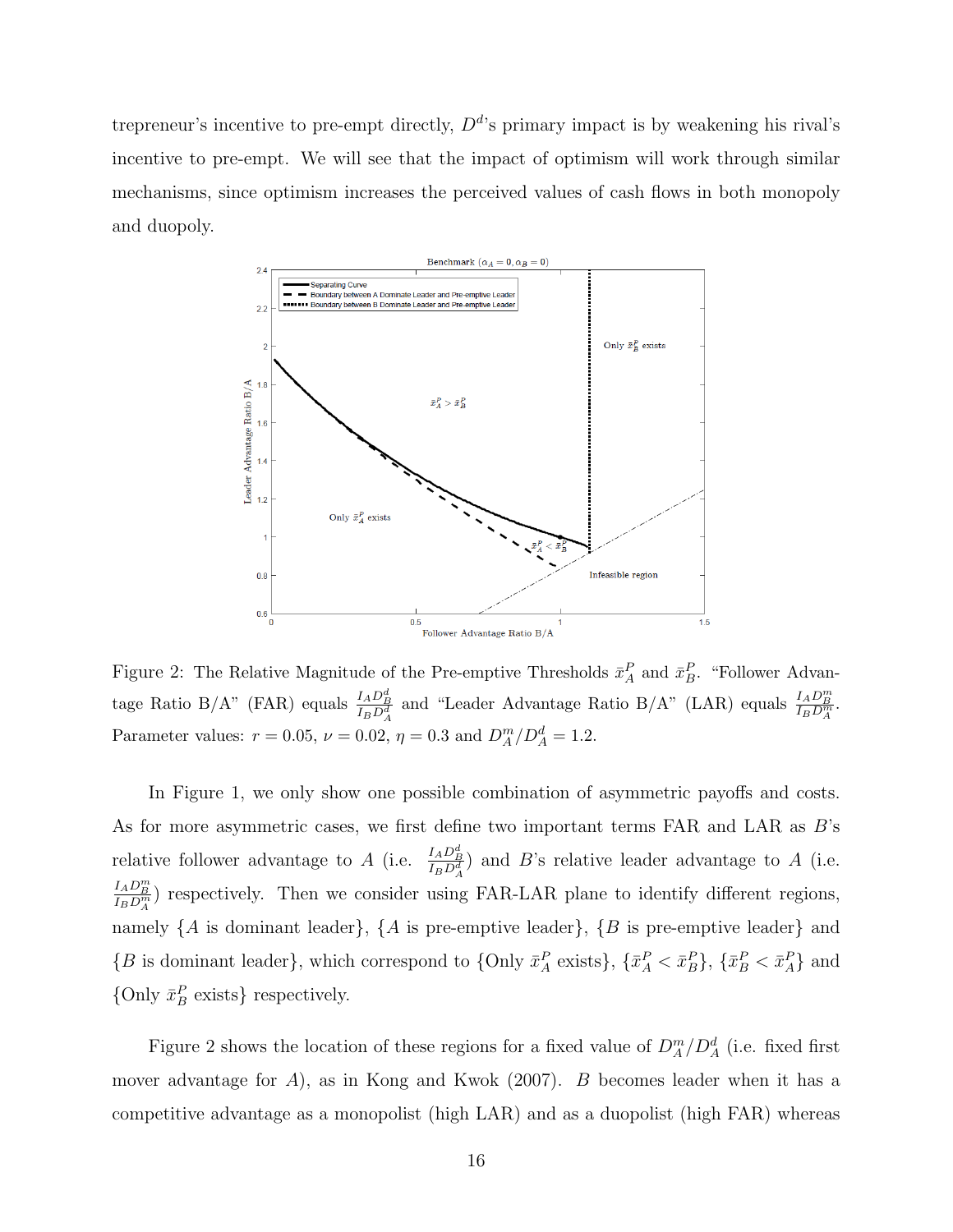

Figure 3: The Effect of A's Optimism on Two Identical entrepreneurs' Thresholds. Parameter values:  $r = 0.05$ ,  $\delta_0 = 0.03$  and  $\eta = 0.3$ ,  $\alpha_B = 0$ ,  $D_A^m = D_B^m = 2$  and  $D_A^d = D_B^d = 1$ .

A becomes leader when B's relative advantage as a monopolist (LAR) or as a duopolist (FAR) is low. The separating curve (bold solid curve) represents the situation when two entrepreneurs have the same pre-emptive thresholds even though their costs and payoffs are different. Intuitively, the separating curve is downward-sloping since one entrepreneur cannot dominate the other in terms of both follower's advantage and leader's advantage if they both end up with identical pre-emptive thresholds: as FAR decreases, LAR has to increase to compensate. An increase in  $B$ 's competitive advantage over A as a leader (increase in LAR) decreases B's pre-emptive threshold and hence increases the range of parameter values, including FAR, for which  $B$  becomes leader.

# 3.2 Symmetric costs and revenues with asymmetric entrepreneurial beliefs

We now consider two entrepreneurs running identical firms, i.e. net income in monopoly and duopoly are identical as are the initial entry costs. However, entrepreneur A is optimistic whereas entrepreneur  $B$  is realistic. Figure 3 shows how their follower thresholds and more importantly pre-emptive thresholds change as A's optimism increases. In terms of the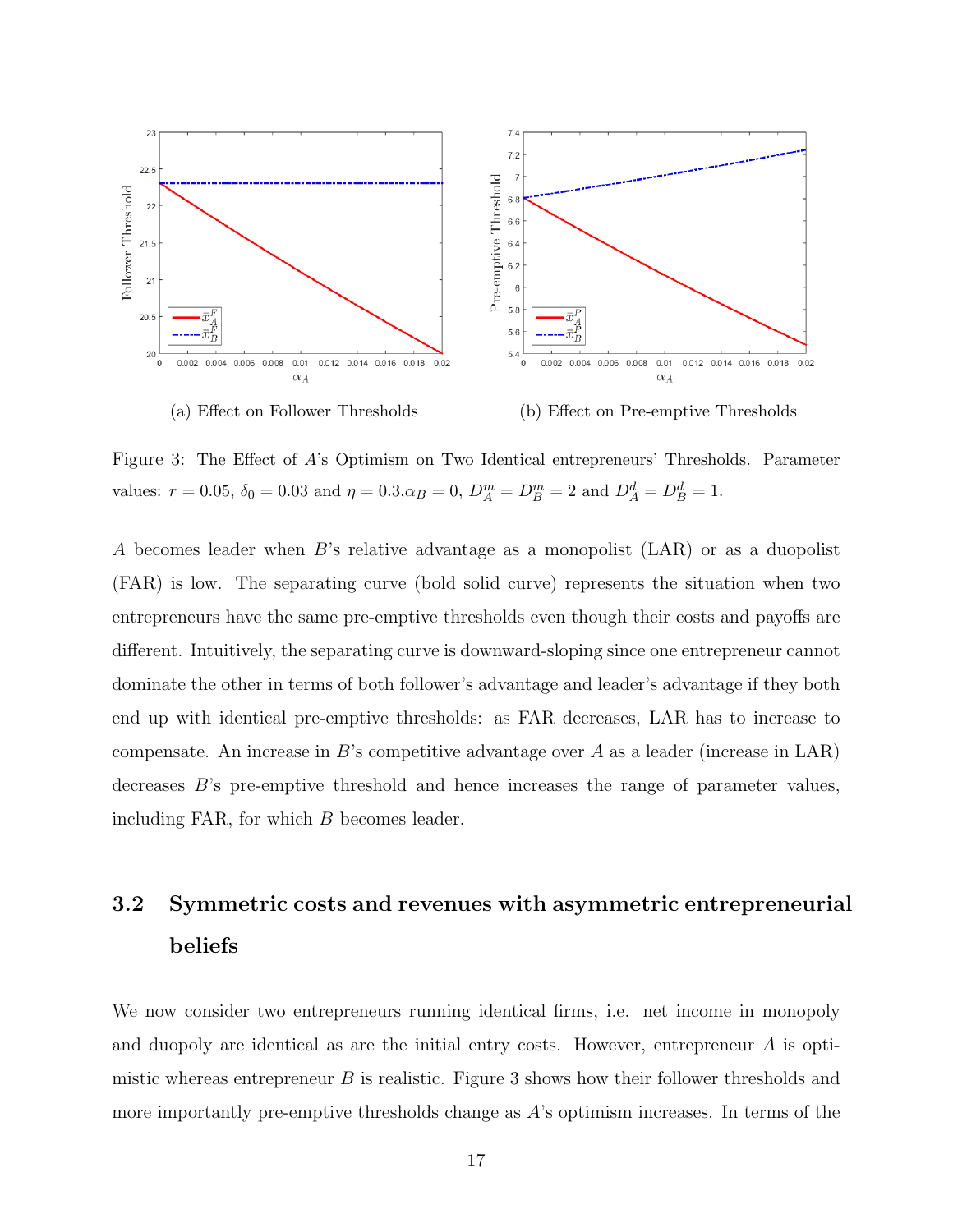optimal follower threshold, an entrepreneur's optimism can only affect his own threshold, so we observe that  $\bar{x}_B^F$  remains the same no matter how optimistic A is. However, A's follower threshold  $\bar{x}_A^F$  decreases as we increase entrepreneur A's optimism level, consistent with Proposition 1.

In Figure 3(b), we note that two pre-emptive thresholds diverge correspondingly. To be specific, the pre-emptive threshold for entrepreneur  $B$  increases with  $A$ 's optimism while the pre-emptive threshold for entrepreneur A follows a downward trend. Since the entrepreneur who has the smaller pre-emptive threshold will be the leader, this shows that optimism increases the likelihood of being the leader. In this case of symmetric firms, if both firms are run by "realistic" entrepreneurs, their pre-emptive thresholds would co-incide. Using a mixed strategy as in Thijssen and Kort (2012) would result in equal probabilities of either firm becoming the leader at the pre-emptive threshold. A's optimism breaks this symmetry: the more optimistic entrepreneur now enters the market first with probability 1.

Figure 3 also shows that the threshold at which the more optimistic entrepreneur will enter the market is higher than if he were rational even though his own pre-emptive threshold becomes smaller. This is because the winner of the pre-emption game will wait until just before his rival's pre-emptive threshold (as long as this is below his optimal leader's threshold). In the absence of competition, entrepreneurs would like to wait until the optimal leader's threshold before investing as this maximises the option value. The threat of pre-emption by his competitor limits how long the eventual leader can wait before investing. However the optimistic entrepreneur can wait longer than his realistic counterpart because his rival's pre-emptive threshold is higher.

The impact of changes in optimism levels on an optimistic entrepreneur's pre-emptive entry thresholds thus relies on the impact the entrepreneur's optimism has on his rival's incentives to pre-empt. By lowering the threshold at which he will enter as second mover, an increase in optimism reduces the rival's benefit of entering as leader by reducing the expected duration of her initial monopoly.

To see the underlying intuition why the two pre-emptive thresholds diverge, recall the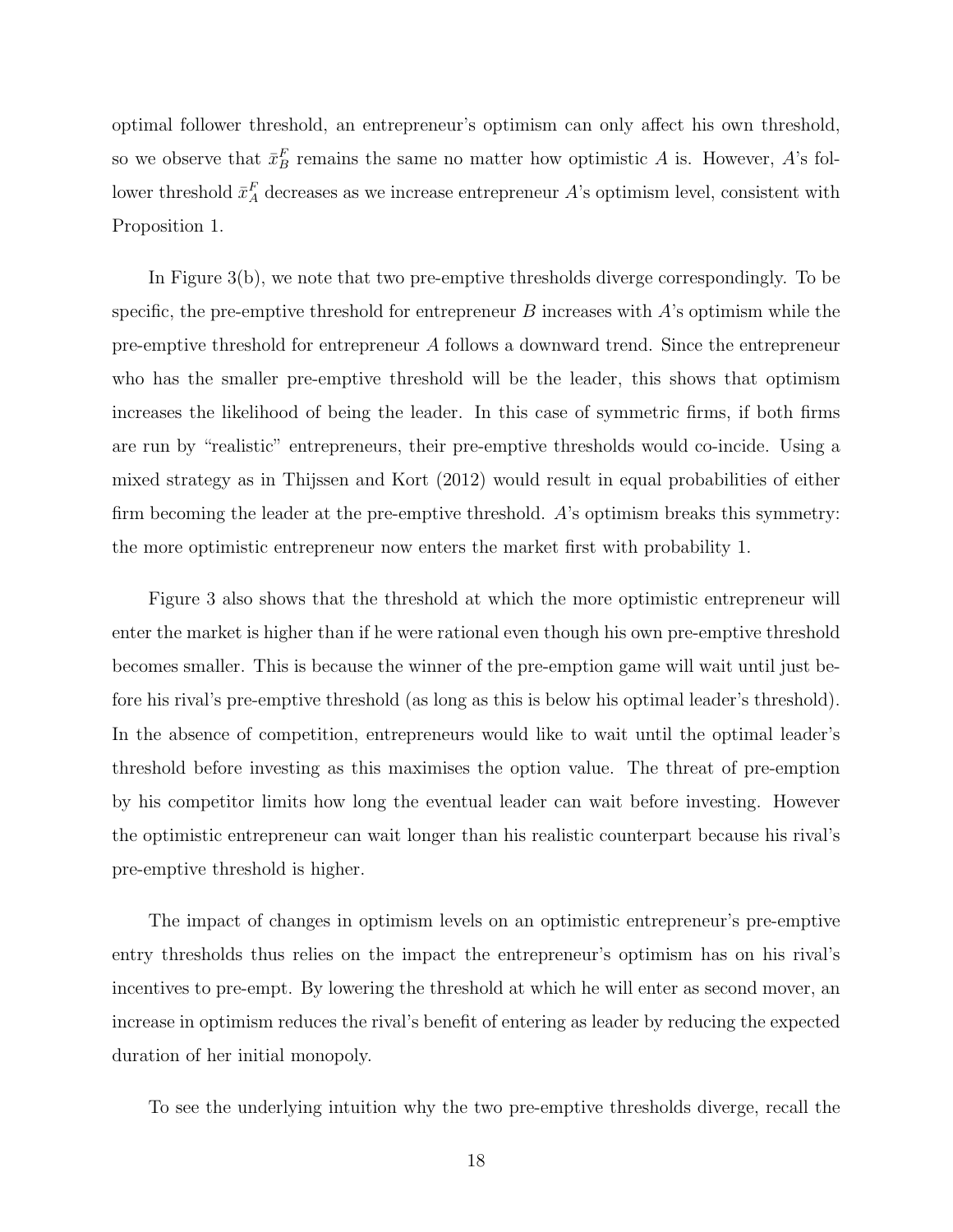pre-emptive threshold is defined as the first intersection of the entrepreneur's follower value and leader value. The pre-emptive threshold increases with the follower value whereas it decreases with the leader value.

Increasing  $A$ 's optimism has no effect on  $B$ 's value as a follower, since  $A$  has already entered the market. However, the impact  $A$ 's optimism has in lowering its follower threshold has a negative effect on  $B$ 's leader value, because it reduces the length of time  $B$  expects to earn the higher monopoly profits. Since  $B$  has less incentive to enter as leader, its preemptive threshold increases.

On the other hand, A's optimism about future product market growth increases the value he places on entering the market, both as a leader and as a follower. The increase in the leader value acts to decrease A's pre-emption threshold whereas the increase in the follower value acts in the opposite direction. In numerical simulations we always find that the impact on the leader's value dominates so pre-emptive thresholds for an optimistic entrepreneur decrease with their own optimism.

# 3.3 Asymmetric costs and revenues with asymmetric entrepreneurial beliefs

We now consider the general case when both firm characteristics (revenues and costs) and entrepreneurial beliefs (optimism levels) can differ.

#### 3.3.1 Effect of optimism on entry order

To illustrate the main effect of optimism for asymmetric entrepreneurs, we plot the separating curve and boundaries between equilibria as first shown in Figure 3 again but increase entrepreneur  $A$ 's optimism level. By keeping all the other parameters the same, we can compare how these curves will shift and how the regions will change as one entrepreneur  $(A)$ becomes more optimistic.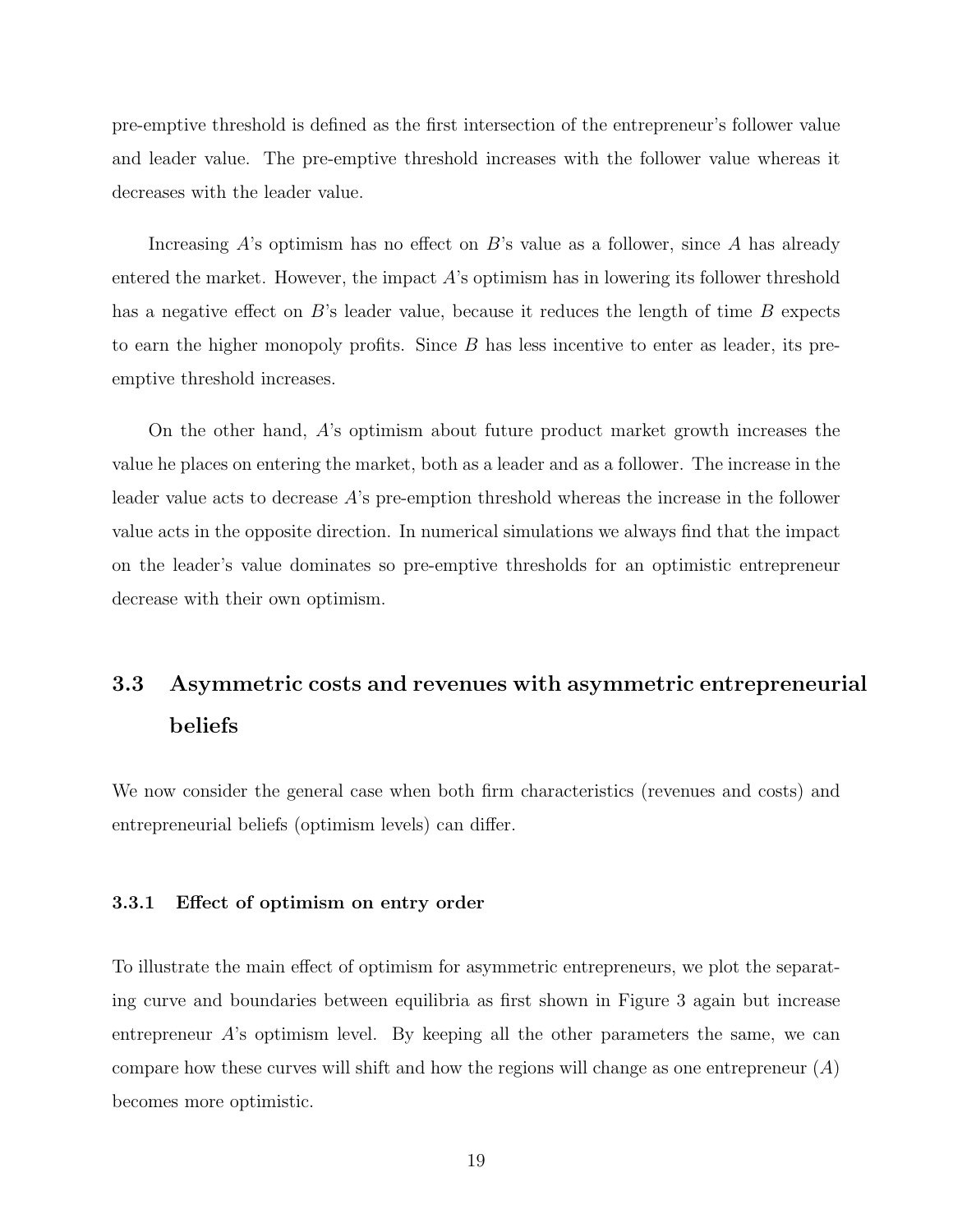

Figure 4: (Baseline) The Effect of A's Optimism in terms of Roles and Equilibria. Blue curves represent boundaries when both entrepreneurs are rational, while red curves represent boundaries when A becomes more optimistic. Parameter values:  $r = 0.05$ ,  $\delta_0 = 0.03$ ,  $\eta = 0.3$  and  $D_A^m/D_A^d =$ 1.2.

Figure 4 shows that A's optimism increases the range of product market characteristics for which A enters as leader (the separating curves shift up and to the right). In particular there is a region (between the bold solid separating curves) where the entry order changes. In this region, when both entrepreneurs are realistic B has a pre-emptive advantage and thus enters first; however when  $A$  is optimistic  $B$ 's pre-emptive threshold decreases whilst A's increases sufficiently that the order of the two entrepreneurs' pre-emptive thresholds switches. Effectively A's optimism provides an additional source of pre-emptive advantage. This implies a firm run by a realistic entrepreneur  $(B)$  can have a competitive advantage in both duopoly and monopoly markets (FAR and LAR  $\zeta$  1) yet nevertheless her optimistic rival A will enter first. A's optimism reduces B's incentives to pre-empt, by reducing the expected duration of the period over which she can earn monopolistic profits. In turn this is due to A's earlier entry as follower due to his inherent optimism.

Furthermore, in unreported simulations we find that, just as in the case of symmetric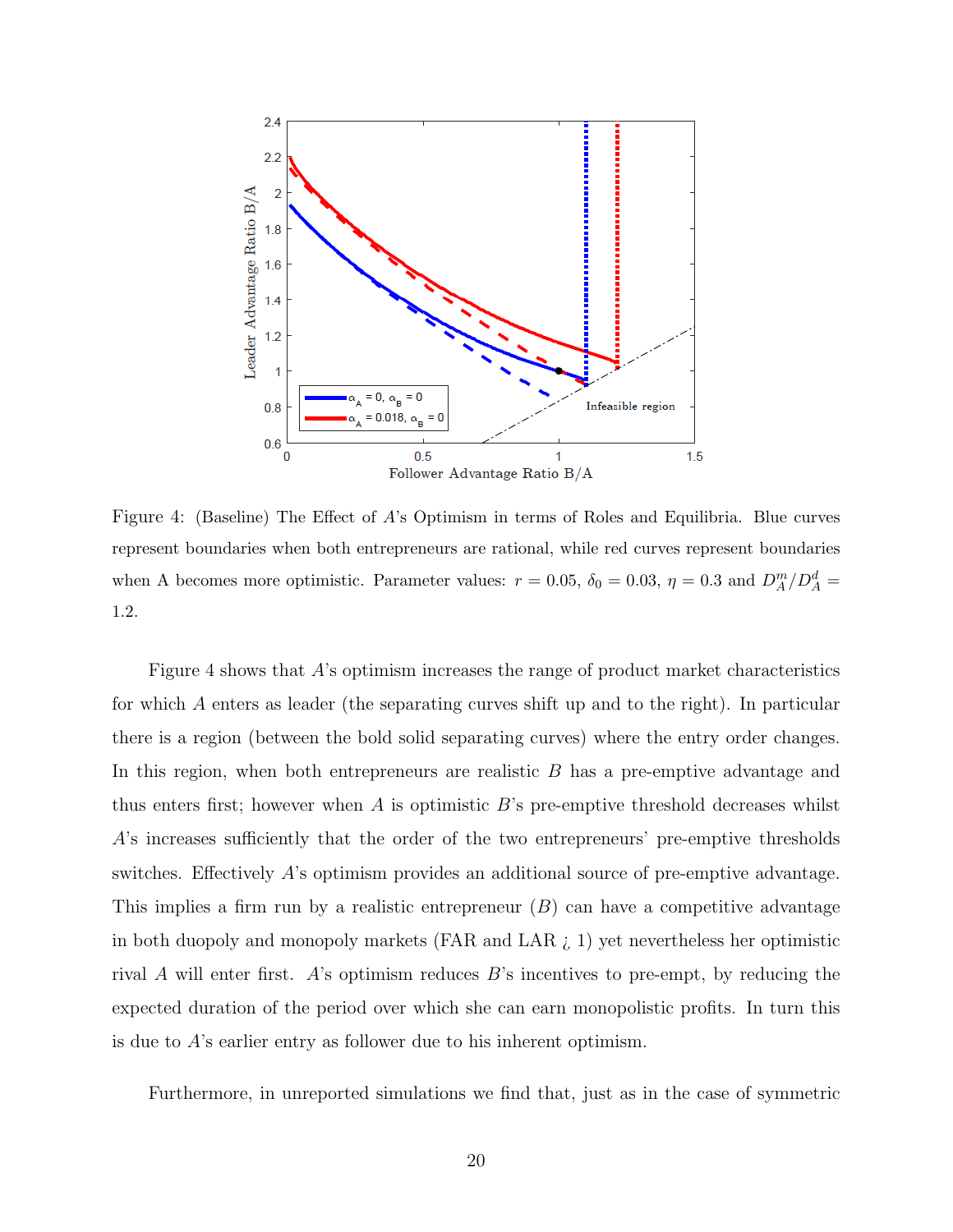

Figure 5: (Different Volatilities) The Effect of A's Optimism in terms of Roles and Equilibria. Parameter values:  $r = 0.05$ ,  $\delta_0 = 0.03$  and  $D_A^m/D_A^d = 1.2$ .

firms and consistent with Proposition 2, as long as the (more) optimistic entrepreneur enters in order to pre-empt his realistic (less optimistic) rival (i.e. at B's pre-emptive threshold), then the threshold at which the optimistic entrepreneur enters as leader increases as his level of optimism increases, consistent with Proposition 2. Whilst the follower's threshold decreases as optimism increases, as in prior literature which did not consider competition, preemption pressure reverses this effect when the optimistic entrepreneur enters pre-emptively as first mover.

### 3.3.2 Comparative statics

We now consider under which circumstances does optimism have the biggest effect on entry order. Specifically, we keep  $A$ 's level of optimism fixed and investigate under which parameter combinations the region where a switch in the entry order occurs is largest.

We first investigate the effect of optimism for different levels of volatility. As shown in Figure 5, the entry order switching region between the red and blue curves is larger for low volatility. This is because investment timing involves a trade-off between the expected growth rate and uncertainty (volatility). If volatility increases, the desire to delay the investment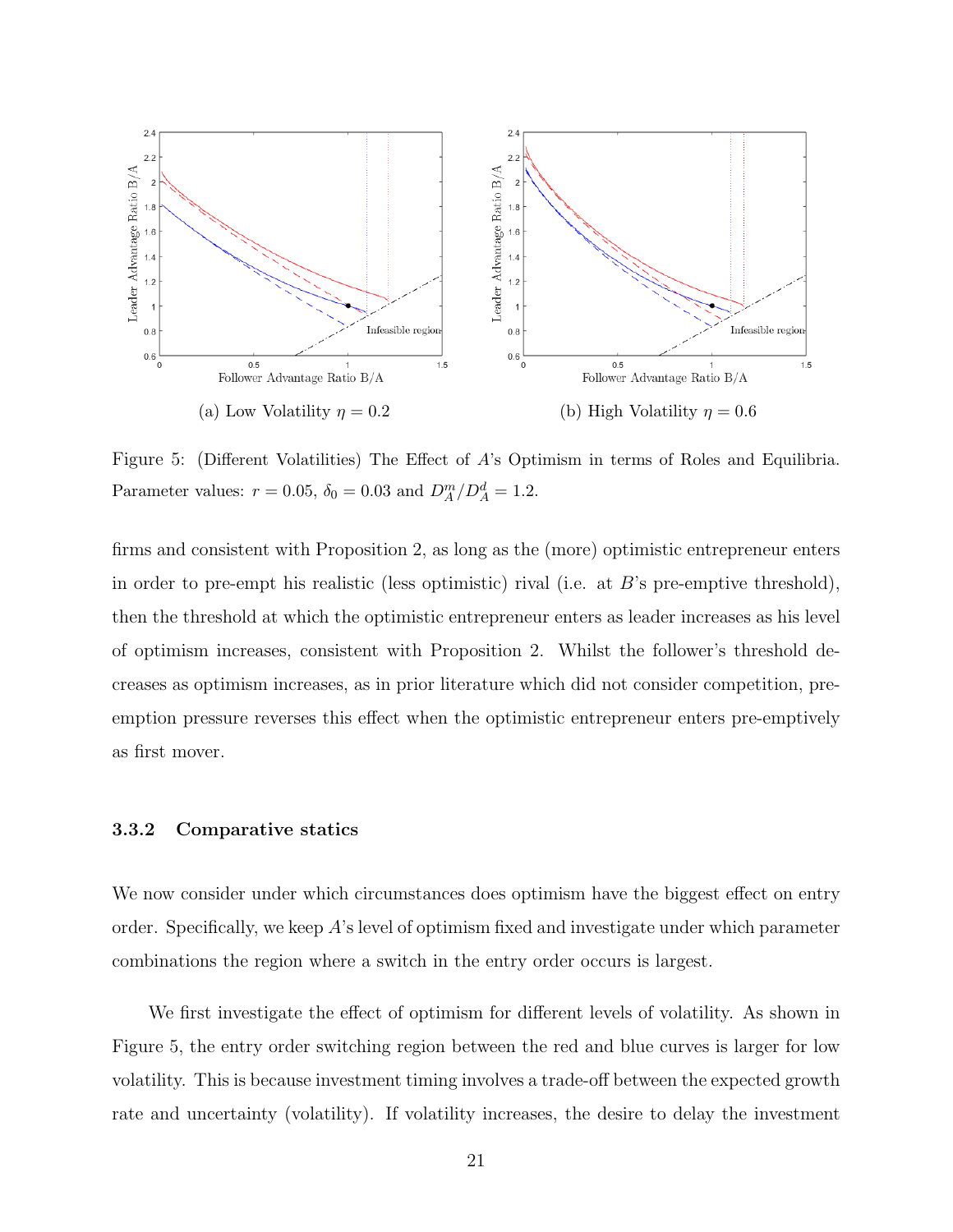

Figure 6: (Different levels of A's first-mover advantage) The Effect of A's Optimism in terms of Roles and Equilibria. Parameter values:  $r = 0.05$ ,  $\delta_0 = 0.03$  and  $\eta = 0.3$ .

will be stronger. In this case, the same increment in the expected growth rate of market demand (i.e. same level of optimism) makes a smaller difference to the optimal investment timing.

We also investigate how the effect of optimism varies for different levels of first-mover advantage (FMA) of A (i.e. different values of  $\text{FMA}_A = D_A^m/D_A^d$ ). (See Figure 6). A higher value of  $FMA_A$  means A's monopolistic profit is proportionately greater than A's duopolistic profit, or, in other words, A's profit decreases by a greater proportion on entry by his competitor. Figure 6 shows the impact of optimism for low and high levels of first mover advantage for A respectively.

It is clear that the region  $\{A \text{ is pre-empty leader}\}\$  (i.e. the region between solid line and dashed line) expands as  $FMA_A$  increases. To understand the underlying reason, we note that  $\bar{x}_A^P$ ,  $\bar{x}_A^L$  and  $\bar{x}_A^F$  would be very close together if  $\text{FMA}_A$  is sufficiently small<sup>3</sup>. However, as long as  $\bar{x}_B^P$  exists, the inequality  $\bar{x}_B^P < \bar{x}_A^F$  must hold: B's incentive to be the leader is only

<sup>&</sup>lt;sup>3</sup>Imagine the extreme case when A's monopolistic profit equals its duopolistic profit (i.e.  $D_A^m/D_A^d = 1$ ). Then it follows  $\bar{x}_A^P = \bar{x}_A^L = \bar{x}_A^F$  since the monopolistic profit is the same as the duopolistic profit which means the decision of being the leader is the same as that of being the follower.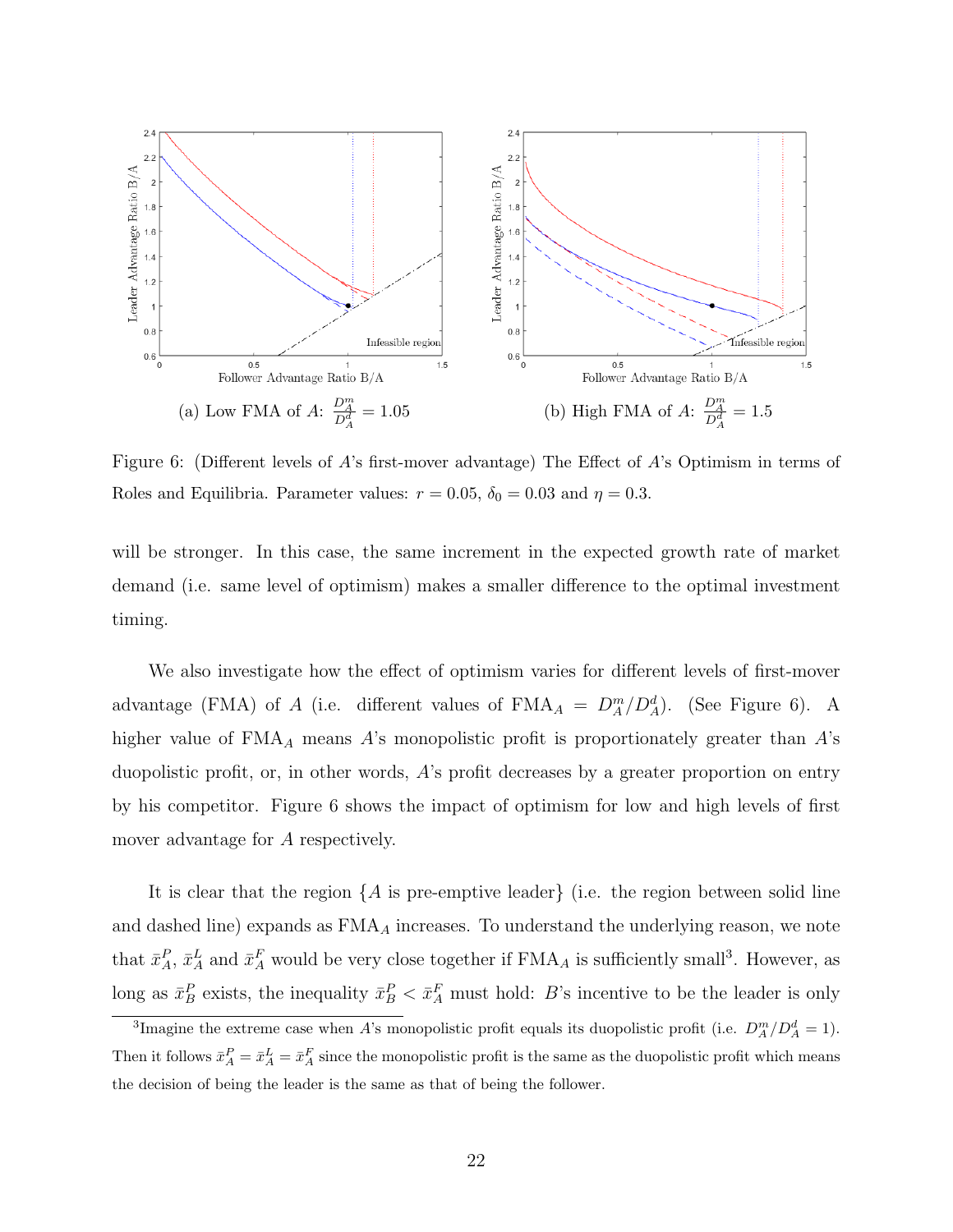valid before A's entry. If  $\bar{x}_A^P$  and  $\bar{x}_A^L$  are only marginally smaller than  $\bar{x}_A^F$ , then  $\bar{x}_B^P$  is less likely to be between  $\bar{x}_A^P$  and  $\bar{x}_A^F$ . Thus, the case when  $\bar{x}_B^P < \bar{x}_A^P$  is more likely to happen. On the other hand,  $\bar{x}_A^P$  can be much smaller than  $\bar{x}_A^F$  if  $\text{FMA}_A = D_A^m/D_A^d$  is sufficiently large. The range of FAR and LAR for which  $\bar{x}_B^P$  is located between  $\bar{x}_A^P$  and  $\bar{x}_A^F$  would be relatively larger. This is why the region  $\{A \text{ is pre-empty leader}\}$  expands as  $\text{FMA}_A = D_A^m/D_A^d$ increases.

If we further compare the changes of the boundaries due to  $A$ 's optimism in Figure 6 (a) and (b), the size of the entry order switching region is generally similar when  $B$ 's leader advantage ratio and follower advantage ratio are both close to 1. However, the size of the region expands when A's first mover advantage is higher (Figure  $6(b)$ ) and when B has significant competitive advantage as a monopolist (LAR is high), but is at a significant disadvantage in the duopoly market (FAR is low). For these cases, optimism gives A a greater pre-emptive advantage, i.e. one which can compensate for a wider range of cashflow-based competitive advantages in determining entry order.

To understand why, note that for these firms  $B$ 's first mover advantage (FMA $_B$  =  $FMA_A \times (LAR/FAR)$ , as well as A's first mover advantage is high: once both firms have entered the market, competition is fierce, significantly decreasing duopoly profits relative to either firm's monopoly profits. A's optimism affects both firms' pre-emptive thresholds, decreasing the threshold at which  $A$  is willing to pre-empt, whilst increasing  $B$ 's by discouraging pre-emptive entry. The decrease in A's pre-emptive threshold  $\bar{x}_A^P$  is magnified by its own high first mover advantage, because while both A's follower value and leader value are increased by optimism, the differential impact of optimism on the two values is greater when the ratio of monopoly to duopoly profits is higher. Higher own first mover advantage thus increases the impact of an entrepreneur's optimism on their own pre-emption incentives. On the other hand, the magnitude of the rival's first mover advantage affects the impact of optimism on the rival's pre-emptive thresholds. A's optimism decreases his follower thresholds and hence reduces the length of time  $B$  expects to enjoy monopoly profits were she to enter first. This decreases  $B$ 's incentives to pre-empt. The larger the difference between  $B$ 's monopoly and duopoly profits (the higher  $B$ 's first mover advantage), the stronger the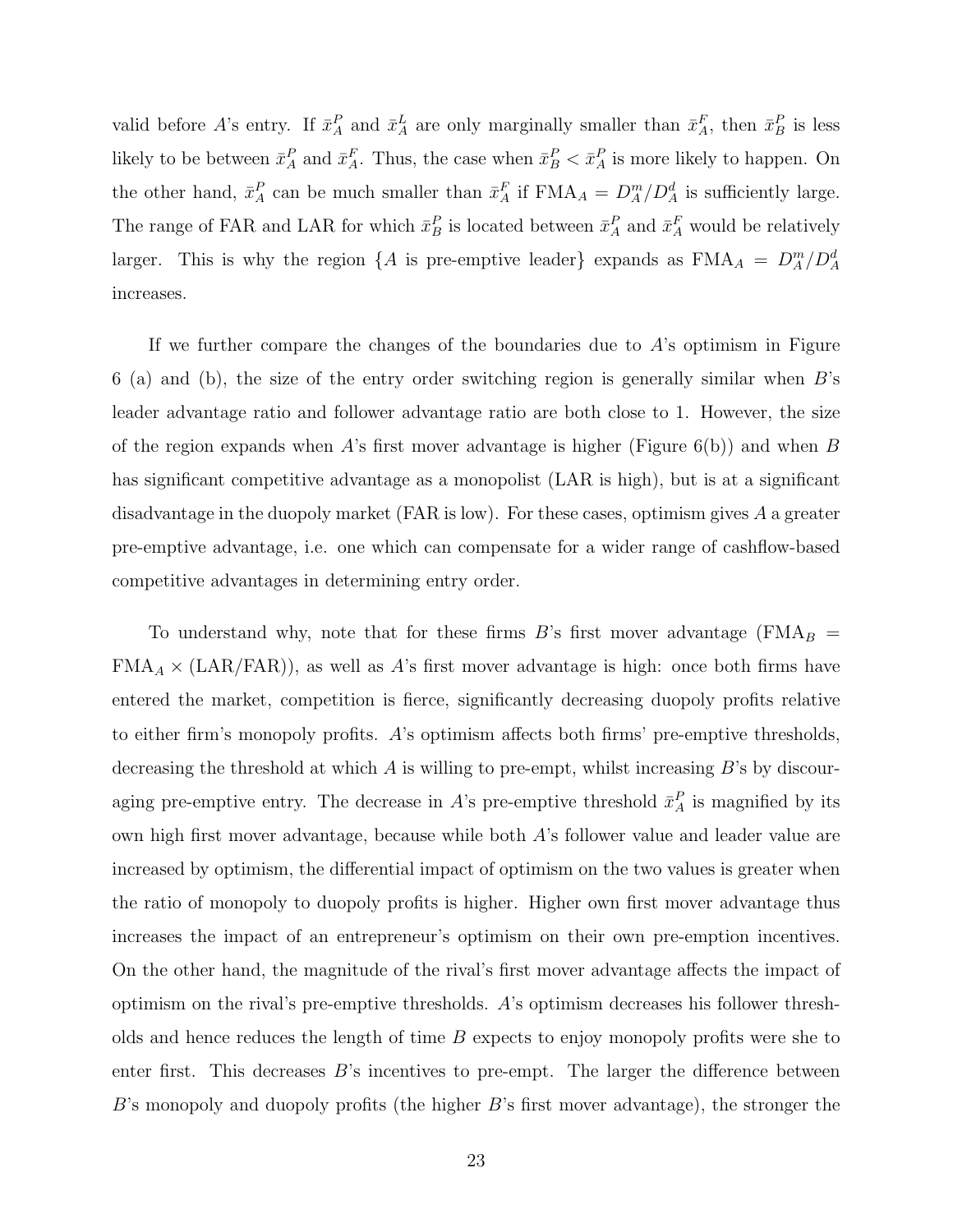impact the reduction in duration has on  $B$ 's leader value and thus the greater the increase in B's pre-emptive threshold.

Hence when product market competition is fierce, i.e. overall duopoly profit levels are significantly lower than in monopoly, optimism has greater impact both in increasing an optimistic entrepreneur's incentives to pre-empt and in decreasing their realistic (less optimistic) competitor's pre-emption incentives. This implies that, as shown in Figure 6 (b), a given level of optimism changes the entry order for a wider range of product market characteristics when competition is fierce, allowing an entrepreneurial optimist who has a competitive advantage in duopoly but a competitive disadvantage as a monopolist to enter first when facing competitors with greater advantages as a monopolist (greater range of LARs) than an equivalent realist.

Optimism's pre-emptive advantage is thus greater for entrepreneurs with relative advantage in more competitive and less volatile markets.<sup>4</sup>

### 4 Conclusion

In this paper we investigate the impact of entrepreneurial optimism on the entry order and thresholds in a duopoly setting. We found entrepreneurial optimism could provide a preemptive advantage, allowing a more optimistic entrepreneur to enter the market first even if their rival has a competitive advantage in both monopoly and duopoly settings. Furthermore the range of competitive advantages that could be offset increased with the entrepreneur's optimism and was greater for entrepreneurs with relative duopolistic advantage in more competitive and less volatile markets. We also showed that an entrepreneur's investment threshold can increase with his optimism, if he is entering to pre-empt his rival: the opposite of the standard comparative static result.

<sup>&</sup>lt;sup>4</sup>We also re-examine the effect for different levels of the opportunity cost of forgone cashflows,  $\delta_0$ , but find little impact on the size of the entry order switching region.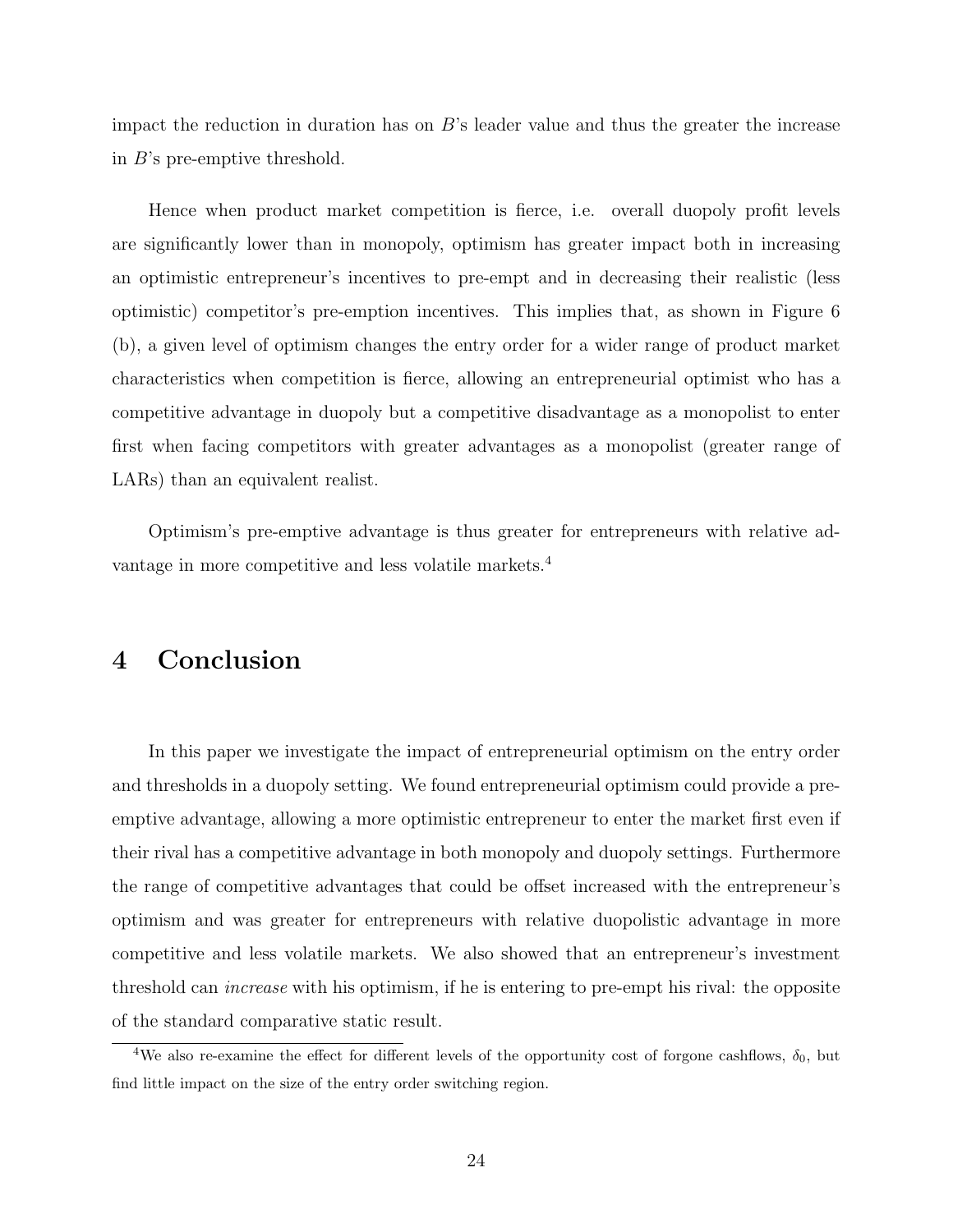Entrepreneurial optimism is a widespread trait, so it is important to understand its effects on decision-making under uncertainty more generally . Thus far only the impact on investment options have been considered in the literature. In future work it would be interesting to extend this to abandonment and other types of real options.

#### Appendix 1: Technical Proofs

#### Proof of Proposition 1

Given the functional form for  $\beta_A$  as in (34), we can rewrite

$$
\frac{\beta_A}{\beta_A - 1} = \frac{1}{2} \frac{\eta^2}{(\delta_0 - \alpha_A)} \left[ \sqrt{\left(\frac{r + \alpha_A - \delta_0}{\eta^2} - \frac{1}{2}\right)^2 + \frac{2r}{\eta^2}} - \left(\frac{r + \alpha_A - \delta_0}{\eta^2} - \frac{1}{2}\right) + \frac{2r}{\eta^2} \right] \tag{A.1}
$$

thus  $\bar{x}^F_A$  equals

$$
\bar{x}_A^F = \frac{\eta^2 I_A}{2D_A^d} \left[ \sqrt{\left(\frac{r + \alpha_A - \delta_0}{\eta^2} - \frac{1}{2}\right)^2 + \frac{2r}{\eta^2}} - \left(\frac{r + \alpha_A - \delta_0}{\eta^2} - \frac{1}{2}\right) + \frac{2r}{\eta^2} \right]
$$
(A.2)

Take the first partial derivative w.r.t.  $\alpha_A$  to give

$$
\frac{\partial \bar{x}_A^F}{\partial \alpha_A} = \frac{I_A}{2D_A^d} \left[ \frac{\frac{r + \alpha_A - \delta_0}{\eta^2} - \frac{1}{2}}{\sqrt{\left(\frac{r + \alpha_A - \delta_0}{\eta^2} - \frac{1}{2}\right)^2 + \frac{2r}{\eta^2}}} - 1 \right]
$$
(A.3)

If 
$$
\frac{r + \alpha_A - \delta_0}{\eta^2} - \frac{1}{2} < 0
$$
, then  $\frac{\partial \bar{x}_A^F}{\partial \alpha_A} < 0$ . Otherwise, if  $\frac{r + \alpha_A - \delta_0}{\eta^2} - \frac{1}{2} > 0$ , then  

$$
\frac{r + \alpha_A - \delta_0}{\eta^2} - \frac{1}{2}
$$

$$
\sqrt{\left(\frac{r + \alpha_A - \delta_0}{\eta^2} - \frac{1}{2}\right)^2 + \frac{2r}{\eta^2}} = \sqrt{\left(\frac{r + \alpha_A - \delta_0}{\eta^2} - \frac{1}{2}\right)^2 + \frac{2r}{\eta^2}} < 1
$$
(A.4)

since  $\frac{2r}{2}$  $\frac{2r}{\eta^2} > 0$ . Thus, we still have  $\frac{\partial \bar{x}_A^F}{\partial \alpha_A}$  $\frac{\partial u_A}{\partial \alpha_A}$  < 0. Therefore  $\bar{x}_A^F$  is strictly decreasing as  $\alpha_A$  increases.

### Proof of Proposition 2

Define  $f(x, \alpha_A) = V_B^L(x, \alpha_A) - V_B^F(x)$  where only the leader's value of firm B is a function of  $\alpha_A$  but the follower's value of firm B is unaffected by  $\alpha_A$ . Given  $\bar{x}_B^P$  does exist,  $\bar{x}_B^P$  solves  $f(\bar{x}_B^P, \alpha_A) = 0$ , so we have

$$
\frac{d\bar{x}_B^P}{d\alpha_A} = -\frac{\partial f(\bar{x}_B^P, \alpha_A)}{\partial \alpha_A} / \frac{\partial f(\bar{x}_B^P, \alpha_A)}{\partial x}
$$
\n(A.5)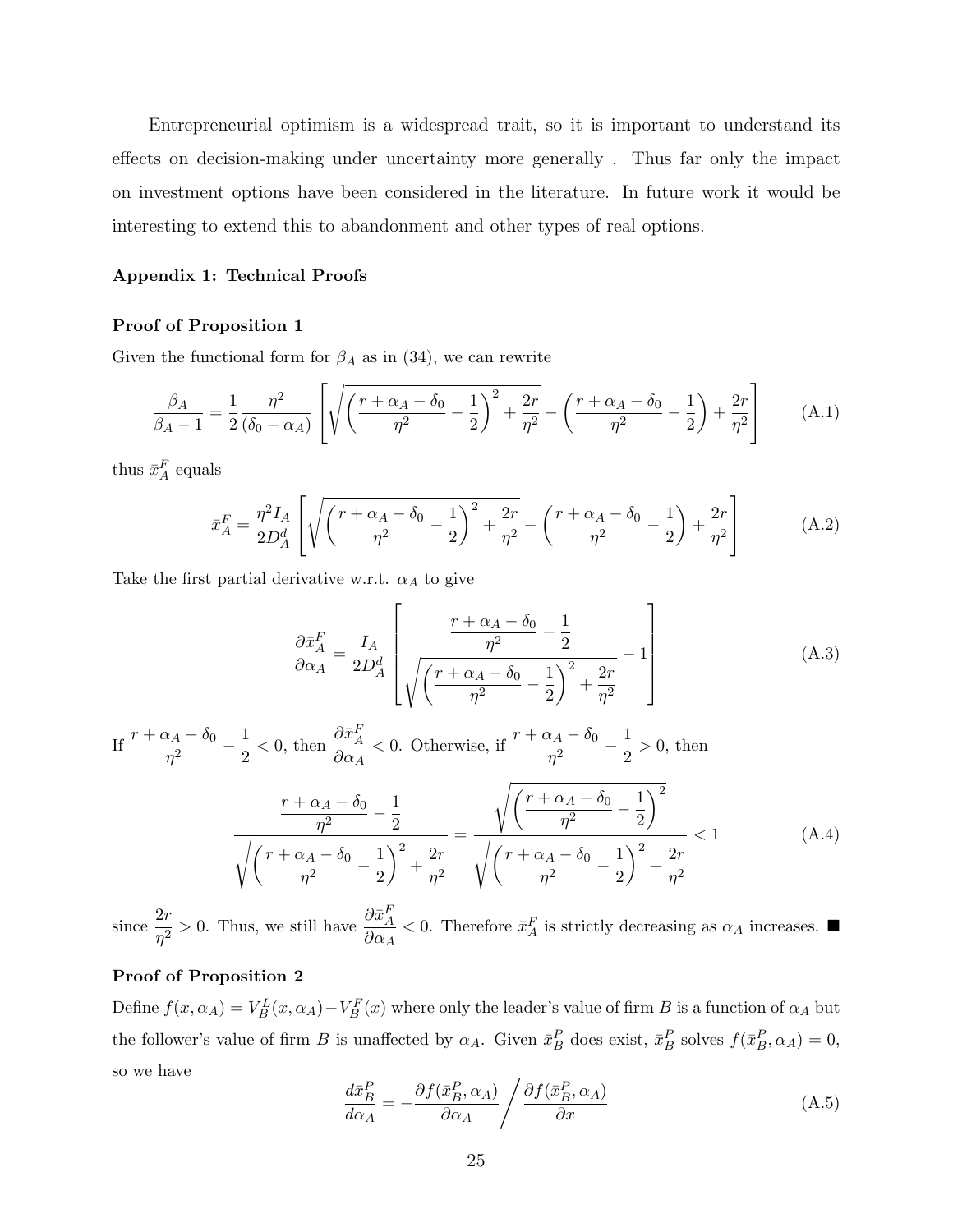where 
$$
\frac{\partial f(\bar{x}_B^P, \alpha_A)}{\partial \alpha_A} = \frac{D_B^d - D_B^m}{\delta_0 - \alpha_B} (1 - \beta_B) \left(\frac{\bar{x}_B^P}{\bar{x}_A^F}\right)^{\beta_B} \frac{d\bar{x}_A^F}{d\alpha_A} < 0 \text{ since } \frac{D_B^d - D_B^m}{\delta_0 - \alpha_B} < 0, 1 - \beta_B < 0,
$$

$$
\left(\frac{\bar{x}_B^P}{\bar{x}_A^F}\right)^{\beta_B} > 0 \text{ and } \frac{d\bar{x}_A^F}{d\alpha_A} < 0. \text{ Then consider}
$$

$$
\frac{\partial f}{\partial x} = \beta_B \left[\frac{D_B^d - D_B^m}{\delta_0 - \alpha_B} \left(\frac{1}{\bar{x}_A^F}\right)^{\beta_B - 1} - \left(\frac{D_B^d \bar{x}_B^F}{\delta_0 - \alpha_B} - I_A\right) \left(\frac{1}{\bar{x}_B^F}\right)^{\beta_B}\right] x^{\beta_B - 1} + \frac{D_B^m}{\delta_0 - \alpha_B} \tag{A.6}
$$

$$
\frac{\partial^2 f}{\partial x^2} = \beta_B(\beta_B - 1) \left[ \frac{D_B^d - D_B^m}{\delta_0 - \alpha_B} \left( \frac{1}{\bar{x}_A^F} \right)^{\beta_B - 1} - \frac{I}{\beta_B - 1} \left( \frac{1}{\bar{x}_B^F} \right)^{\beta_B} \right] x^{\beta_B - 2} < 0 \tag{A.7}
$$

Thus,  $f(x, \alpha_A)$  is a concave function of x. Let  $x_B^*$  denote the turning point of  $f(x, \alpha_A)$ . Recall the definition of  $\bar{x}_B^P$ , i.e.  $\bar{x}_B^P = \inf \{x : f(x, \alpha_A) = 0\}$ . If  $\bar{x}_B^P$  does exist, we will always have  $f(x_B^*, \alpha_A) > 0$  and  $\frac{\partial f(\bar{x}_B^P, \alpha_A)}{\partial x} > 0$ . Combining with  $\frac{\partial f(\bar{x}_B^P, \alpha_A)}{\partial \alpha_A}$  $\partial \alpha_A$  $< 0$ , we prove that  $\frac{d\bar{x}_B^P}{dt}$  $d\alpha_A$  $> 0.$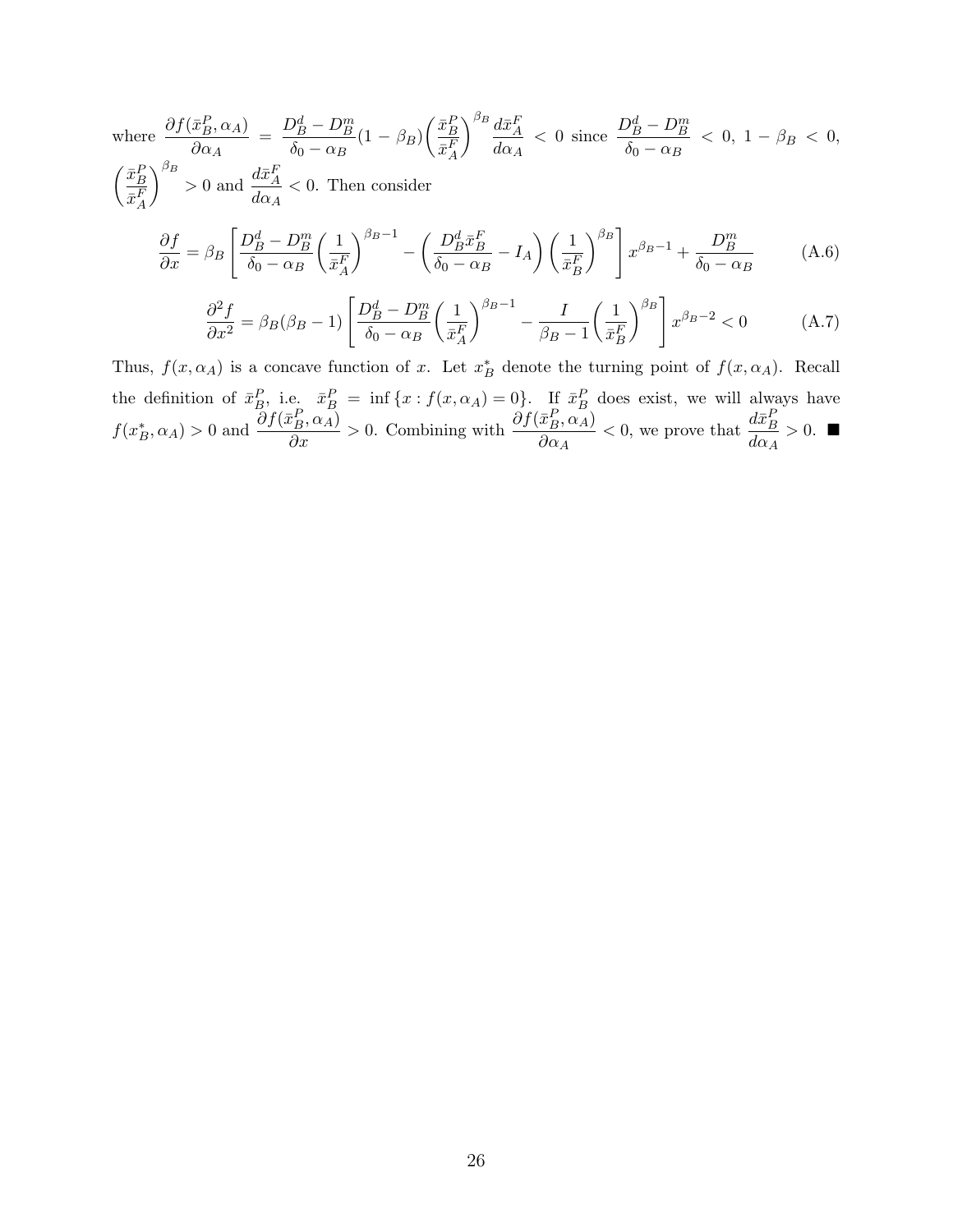### References

- Bengtsson, O., and D. Ekeblom, 2014, The bright but right view? a new type of evidence on entrepreneurial optimism, Technical report, IFN Working Paper No. 1008, IFN, Stokholm.
- Cooper, A. C., C.Y. Woo, and W.C. Dunkelberg, 1988, Entrepreners' perceived chances for success, Journal of Business Venturing 3, 97–108.
- Dawson, C., and A. Henley, 2012, Over-optimism and entry and exit from self-employment, International Small Business Journal 31, 938–954.
- de Meza, Dawson C.-Henley A., D., and G.R. Arabsheibani, 2019, Curb your enthusiasm: Optimistic entrepreneurs earn less, European Economic Review 111, 53–69.
- Dixit, Avinash K, and Robert S Pindyck, 1994, Investment under uncertainty (Princeton university press).
- Goel, Anand M, and Anjan V Thakor, 2008, Overconfidence, ceo selection, and corporate governance, The Journal of Finance 63, 2737–2784.
- Hackbarth, Dirk, 2008, Managerial traits and capital structure decisions, Journal of Financial and Quantitative Analysis 43, 843–881.
- Hackbarth, Dirk, 2009, Determinants of corporate borrowing: A behavioral perspective, Journal of Corporate Finance 15, 389–411.
- Heinonen, Raikkonen K., K., and L. Keltikangas-Jarvinen, 2005, Dispositional optimism: development over 21 years from the perspectives of perceived temperament and mothering, Personality and Individual Differences 38, 425–435.
- Heinonen, Raikkonen K. Matthews-K.A. Scheier M.F. Raitakari O.T. Pulkki L., K., and L. Keltikangas-Jarvinen, 2006, Socioeconomic status in childhood and adulthood: Associations with dispositional optimism and pessimism over a 21-year follow-up, Journal of Personality 74, 1111–1126.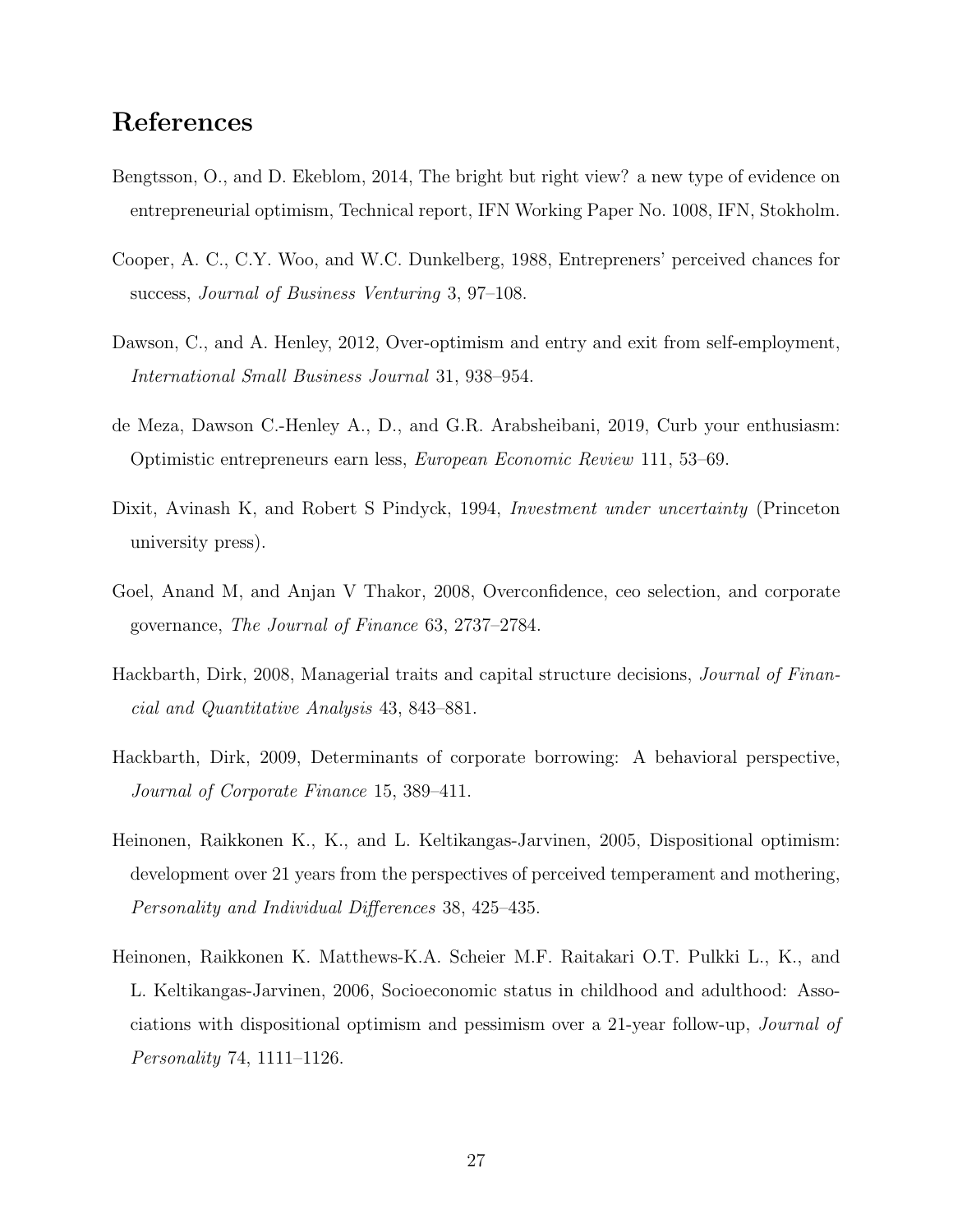- Kamoto, Shinsuke, 2014, Impacts of internal financing on investment decisions by optimistic and overconfident managers, European Financial Management 20, 107–125.
- Kaniel, Massey C., R., and D.T. Robinson, 2010, The importance of being an optimist: evidence from labor markets, Technical report, NBER Working Paper NO. 16328.
- Kong, Jean J, and Yue Kuen Kwok, 2007, Real options in strategic investment games between two asymmetric firms, European Journal of Operational Research 181, 967–985.
- Koudstaal, Van Praag M., M., and R. Sloof, 2015, Are entrepreneurs more optimistic than managers? evidence from a lab-in-the-field experiment, Technical report, Working paper.
- Kyle, Albert S, and F Albert Wang, 1997, Speculation duopoly with agreement to disagree: Can overconfidence survive the market test?, The Journal of Finance 52, 2073–2090.
- Landier, A., and D. Thesmar, 2009, Financial contracting with optimistic entrepreneurs, Review of Financial Studies 22, 117–150.
- Malmendier, Ulrike, and Geoffrey Tate, 2005, Ceo overconfidence and corporate investment, The Journal of Finance 60, 2661–2700.
- Matthews, Raikkonen K. Sutton-Tyrrell K., K.A., and L.H. Kuller, 2004, Optimistic attitudes protect against progression of carotid atherosclerosis in healthy middle-aged women, Psychosomatic Medicine 66, 640–644.
- Odean, T., 1998, Volume, volatility, price, and profit when all traders are above average, Journal of Finance 53, 1887–1934.
- Pawlina, Grzegorz, and Peter M Kort, 2006, Real options in an asymmetric duopoly: Who benefits from your competitive disadvantage?, Journal of Economics & Management Strat $egy$  15, 1–35.
- Plomin, Scheier M.F. Bergeman-C.S. Pedersen N.L. Nesselroade J.R., R., and G.E. Mc-Clearn, 1992, Optimism, pessimism and mental-health - a twin adoption analysis, Personality and Individual Differences 13, 921–930.